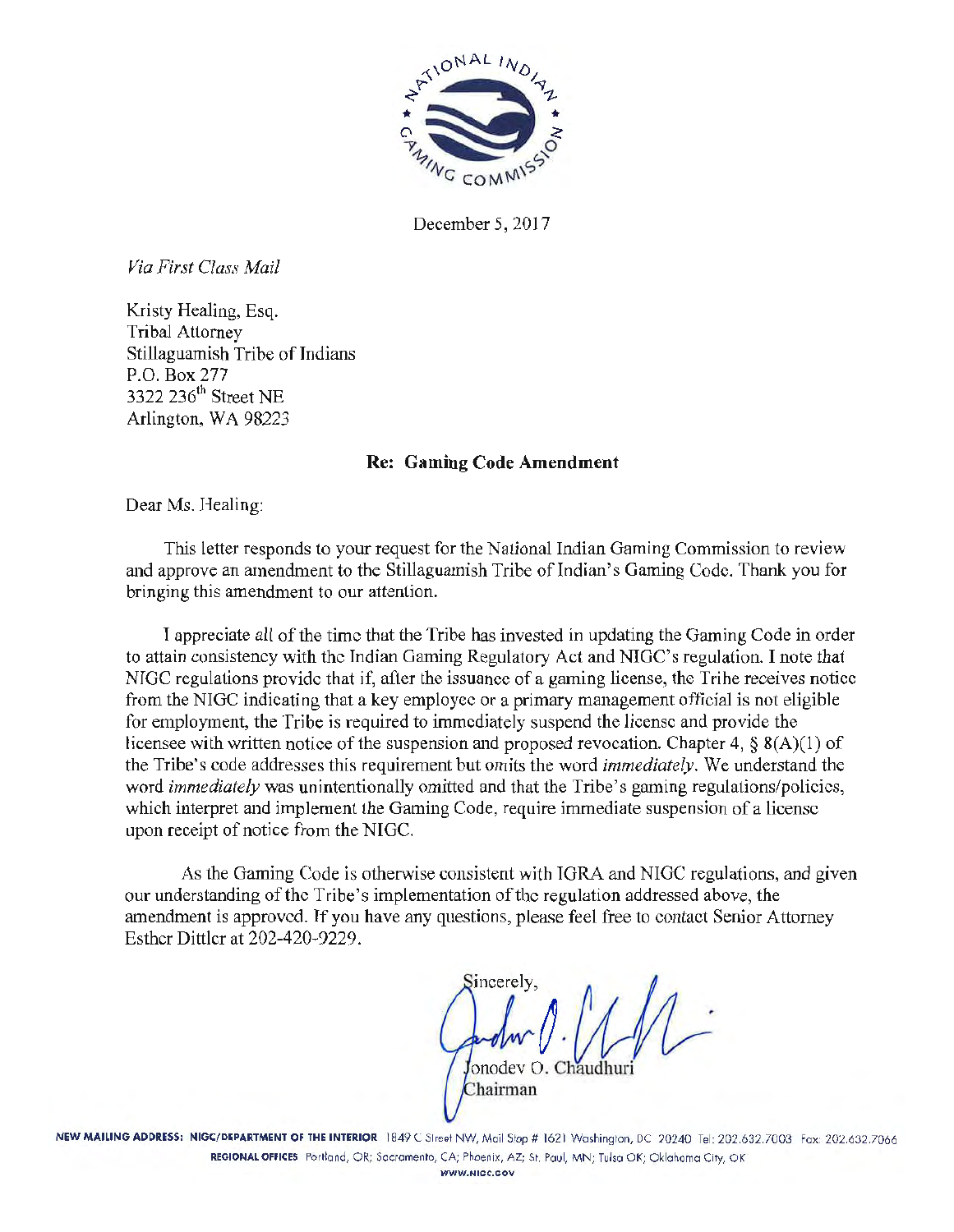

# Stillaguamish Tribe of Indians

PC> Rox 277 . 3322 236• SL NE Arlington, WA 98223

# BOARD Of DIRECTORS

# Resolution 2017/136

# APPROVING AND ADOPTING AN AMENDMENT TO THE STILLAGUAMISH TRIBE OF INDIAN'S GAMING CODE

\*\*\*\*\*\*\*\*\*\*\*\*\*\*\*\*\*\*\*\*\*\*\*\*\*\*\*\*\*\*\*\*\*\*\*\*\*\*\*\*\*\*\*\*\*\*\*\*\*\*\*\*\*\*\*\*\*\*\*\*\*\*\*\*\*\*\*\*\*\*\*\*

WHEREAS, the Stillaguamish Tribe of Indians is a party to the Treaty of Point Elliott of January 22, 1855, 12 Stat. 927; and is a sovereign, Federally Recognized tribe, which the U.S. Government acknowledged on October 27, 1976; and

WHEREAS, the Stillaguamish Tribe of lndians Board of Directors is the duly constituted Governing Body of the Stillaguamish Tribe of Indians, in accordance with Articles III, IV and V of the Stillaguamish Constitution; and

WHEREAS, the Stillaguamish Tribe of Indians Board of Directors, acting in the best interest of their people is embarked on a course of self-determination; and

WHEREAS, the authority to protect the Tribe as a sovereign political entity is vested in the Stillaguamish Tribe of Indians, Board of Directors under Article III and Article V, Sec. 1 of the Constitution, which Board has enumerated authority under Article V, Sec. I (a) to enact a comprehensive Law and order code which provides for Tribal, civil and criminal jurisdiction; under Article V, Sec 1 (b) to administer the affairs and assets of the Tribe, including TribaJ lands and funds; and under Article V, Sec. l(h), to exercise other necessary powers to fulfill the Board's obligations, responsibilities and purposes as the governing body of the Tribe; and

WHEREAS, the Board of Directors, acting in the best interests of the Tribe, to protect and preserve the political integrity, economic security and health and welfare of the Tribe, now wishes to approve and adopt an amendment to the Stillaguamish Tribe of Indian's Gaming Code, which is attached hereto and incorporated by reference, and does repeal all prior codes covering the same topics on the date of adoption of this Resolution; now

THEREFORE BE IT RESOLVED that the Stillaguamish Tribe Board of Directors hereby approves and adopts an amendment to the Stillaguamish Tribe of Indian's Gaming Code and does hereby repeal all prior codes covering the same topics on the date of adoption of this Resolution.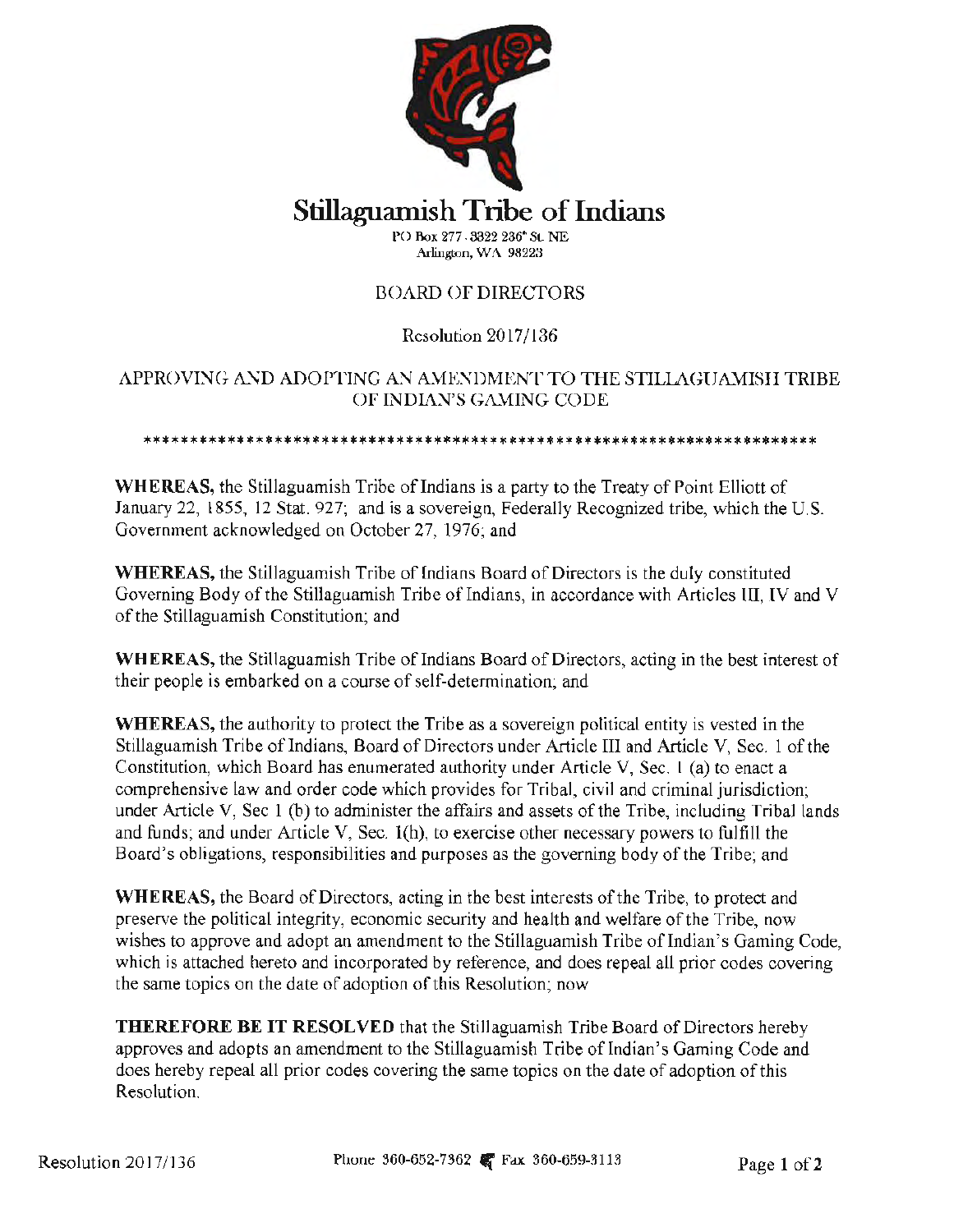**BE IT FURTHER RESOLVED** that this Resolution and Code shall take effect and be in full force immediately upon the date of adoption of this Resolution.

# **CERTIFICATION**

As Chairman and Secretary of the Stillaguamish Tribal Board of Directors, we hereby certify that the above resolution was duly adopted at a meeting of the Stillaguamish Tribal Board of As Chairman and Secretary of the Stillaguamish Tribal Board of Directors, we hereby certify that the above resolution was duly adopted at a meeting of the Stillaguamish Tribal Board of Directors held on the  $\frac{1}{\text{ day of } \text$ As Chairman and Secretary of the stinaguariism Thoat Board of Directors, we here that the above resolution was duly adopted at a meeting of the Stillaguarnish Tribal Birectors held on the  $\frac{1}{\text{day of } \text{Supplement}}$  day of  $\frac{\text{$ 

 $\frac{1}{\sqrt{5}}$  For patricia PECOR, fecretary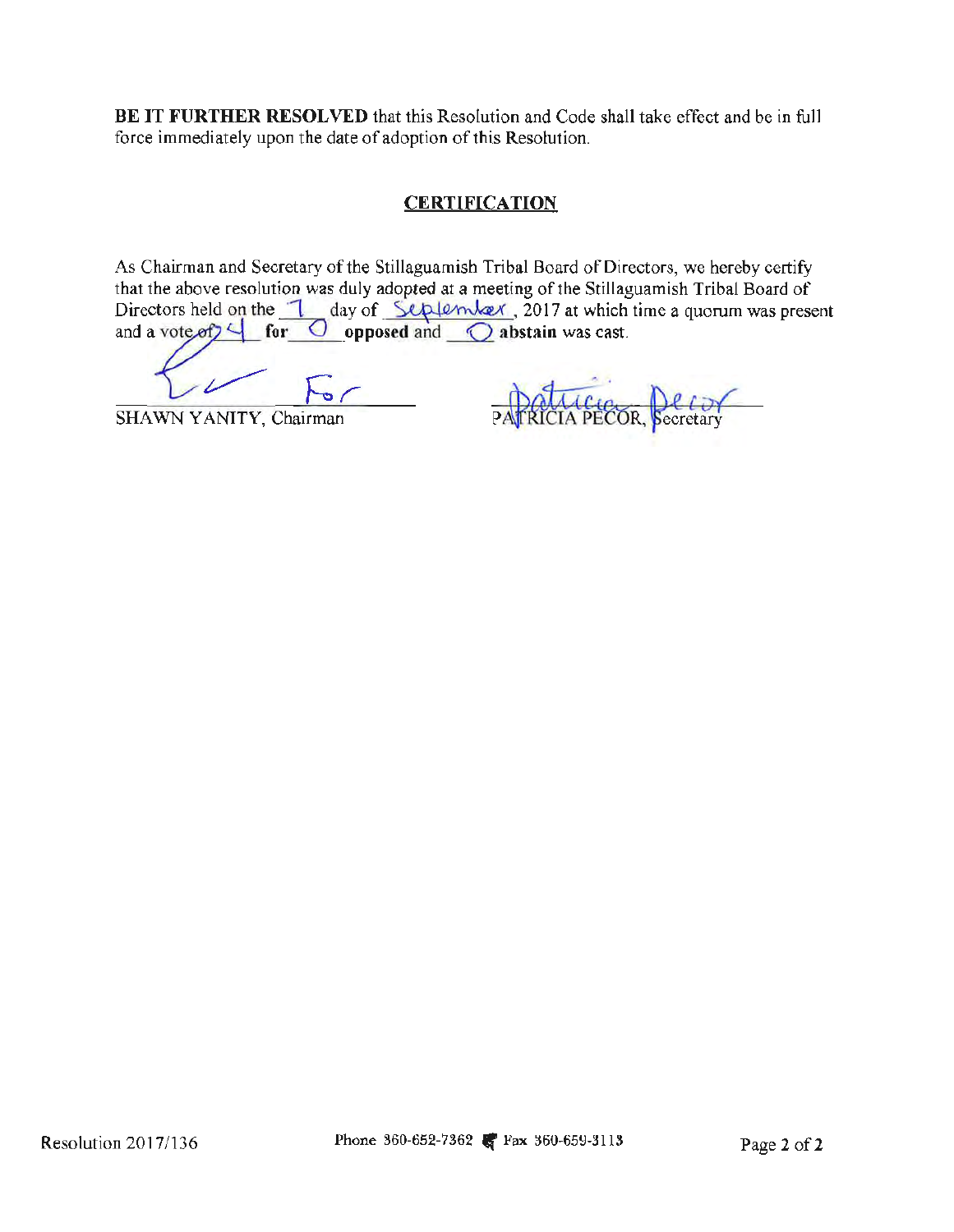#### STILLAGUAMISH TRIBE OF INDIANS

#### GAMING CODE

#### TABLE OF CONTENTS

#### CHAPTER 1 - GENERAL PROVISIONS

SECTION l. Scope SECTION 2. Purpose and Construction SECTION 3. Definitions **SECTION 4. Ownership of Gaming** 

#### CHAPTER 2 - GAMING COMMISSION

SECTION 1. Establishment of Gaming Commission SECTION 2. Appointment of Gaming Commission SECTION 3. Disqualification for Office SECTION 4. Terms of Office SECTION 5. Removal from Office **SECTION 6. Officers and Officers Duties** SECTION 7. Commission Meetings SECTION 8. Compensation for Serving SECTION 9. Regulatory Responsibilities and Establishment of Regulations SECTION 10. Powers and Duties SECTION 11. Annual Reports **SECTION 12. Tribal Gaming Commission Agents** SECTION 13. Due Process SECTION 14. Annual Budget

#### CHAPTER 3 - GAMING ACTIVITIES AND REVENUES

SECTION 1. Permitted Gaming Activities SECTION 2. Gaming Revenues SECTION 3. Operation of Gaming Establishment SECTION 4. Audits

#### CHAPTER 4 - LICENSING

SECTION 1. Licensing Required SECTION 2. Types of Licenses SECTION 3. Facility License Application and Renewal SECTION 4. License Applications SECTION 5. License Determinations SECTION 6. Class A, Class B, and Vendor License Renewal

 $\mathbf{I}$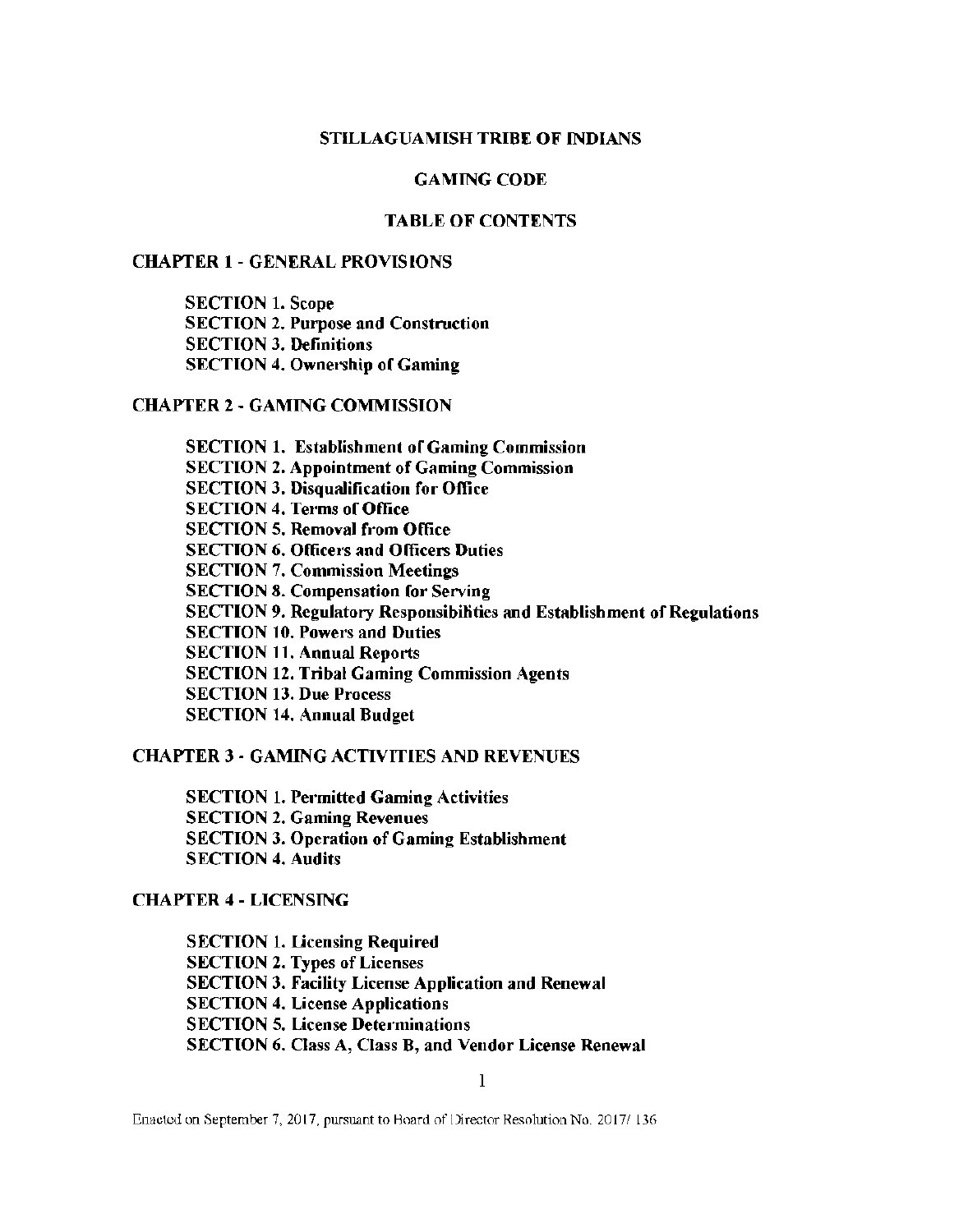SECTION 7. Standards of Conduct SECTION 8. License Suspension SECTION 9. Application Forms

## CHAPTER 5- SUPPLEMENTAL PROVISIONS

**SECTION 1. Class II Gaming: Tribal-State Compact** SECTION 2. Interest in Management Contracts by Tribal Officials SECTION 3. Service of Process **SECTION 4. Tribal Gaming Corporation** SECTION 5.Compliance with Bank Secrecy Act SECTION 6. Repeal of Prior Gaming Ordinances: Effective Date **SECTION 7. Severability** SECTION 8. Amendments SECTION 9. Sovereign Immunity of the Commission **SECTION 10. Sovereign Immunity Preserved** 

#### CHAPTER 1 - GENERAL PROVISIONS

#### SECTION l. Scope

The Stillaguamish Tribe of Indians, a federally recognized Indian Tribe ("Tribe"), hereby enacts the following ordinance to govern gaming activities on Stillaguarnish Tribal lands. The ordinance shall be known as the Stillaguamish Gaming Code ("Gaming Code"). This Gaming Code and any regulations promulgated under this Code shall constitute the entire Gaming Regulations for the Tribe. Unless specifically stated otherwise, all provisions of this ordinance shall apply to Class 11 and Class III gaming on the Tribe's lands.

#### SECTION 2. Purpose and Construction

The Stillaguamish Board of Directors, pursuant to its authority under Article V of The Constitution of the Stillaguamish Tribe of Indians, hereby enacts this Gaming Code for the purpose of establishing the terms for gaming on Stillaguamish Tribal lands for Tribal goverrunental and charitable purposes, and to develop and operate such gaming consistent with the findings herein and in conformity with the Indian Gaming Regulatory Act (25 U.S.C.  $\S 2701$ et seq. ("IGRA") and regulations promulgated under this Code, as well as other applicable laws.

(A) The Tribe finds that:

1. Gaming on its Tribal lands is a valuable means of generating revenues that are needed for economic development; to promote Tribal self-sufficiency , employment, job training, and a strong tribal government; and to fund and ensure essential social programs and services;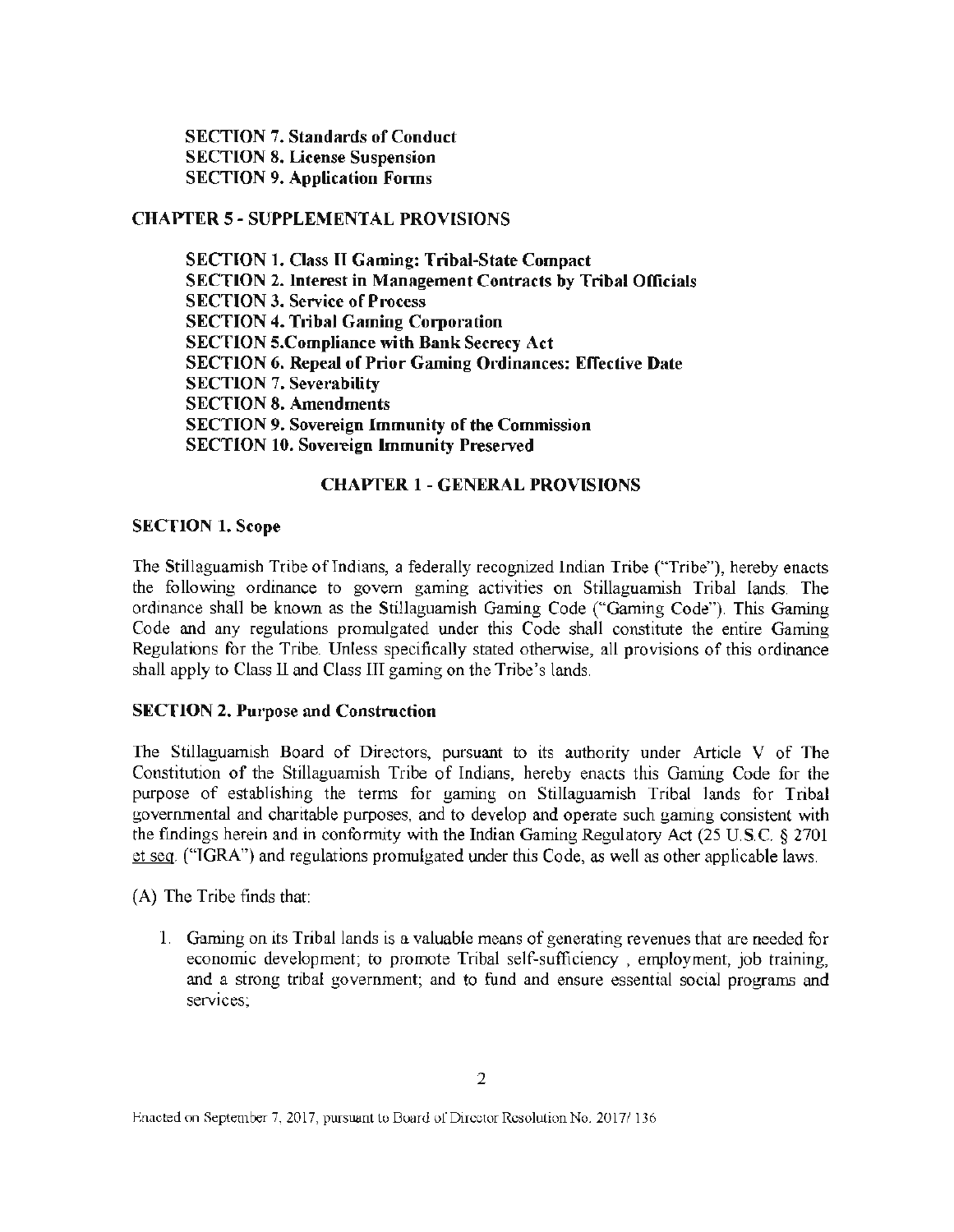- 2. The Tribe desires to conduct certain forms of gaming to provide needed revenues to the Tribe, and to regulate and control such gaming in a manner that will protect the environment, the Tribe's reservation, the health, security and general welfare of the Tribe, the players, and the community; and,
- 3. The Tribe desires to own all gaming on Tribal lands, and to manage and regulate such gaming in a manner that will adequately address such special interests and needs of the Tribe.

## SECTION 3. Definitions

Unless specified otherwise, terms used herein shall have the same meaning as in the IGRA, including but not limited to references to "Net Revenues", "Class I", "Class II", and "Class III" gaming, except for references to "Commissioners'', "Commission'', or "Gaming Commission", which shall mean the Stillaguamish Gaming Commission or its Commissioners and the Commission's Tribal Gaming Agency staff, established and described herein.

- (A)''Applicant" means an individual or entity that applies for a tribal gaming license or certification.
- (B) «Board of Directors" shall mean the governing body of the Stillaguamish Tribe pursuant to Article IV of the Tribes Constitution.
- (C) "Business Day" shall mean each day other than Saturday and Sunday or other day on which commercial banks in the State are not open for business.
- (D)"Calendar Days" shall mean a day that consists of a 24 hour period and nms consecutively with the calendar to include Saturdays and Sundays.
- (E) "Class l Gaming" means social games solely for prizes of minimal value; or, traditional forms of Indian gaming when played by individuals in connection with tribal ceremonies or celebrations. Unless defined as Class II or Class III gaming as defined in this Gaming Code, Class I gaming will not fall under the purview of the Stillaguamish Tribal Gaming Commission:
- (F) "Class ll Gaming" means:
	- I. the game of chance commonly known as bingo (whether or not electronic, computer, or other technologic aids are used) when players:
		- a. play for prizes, including monetary prizes, with cards bearing numbers or other designations;
		- b. cover numbers or designations when objects, similarly numbered or designated, are drawn or electronically determined; and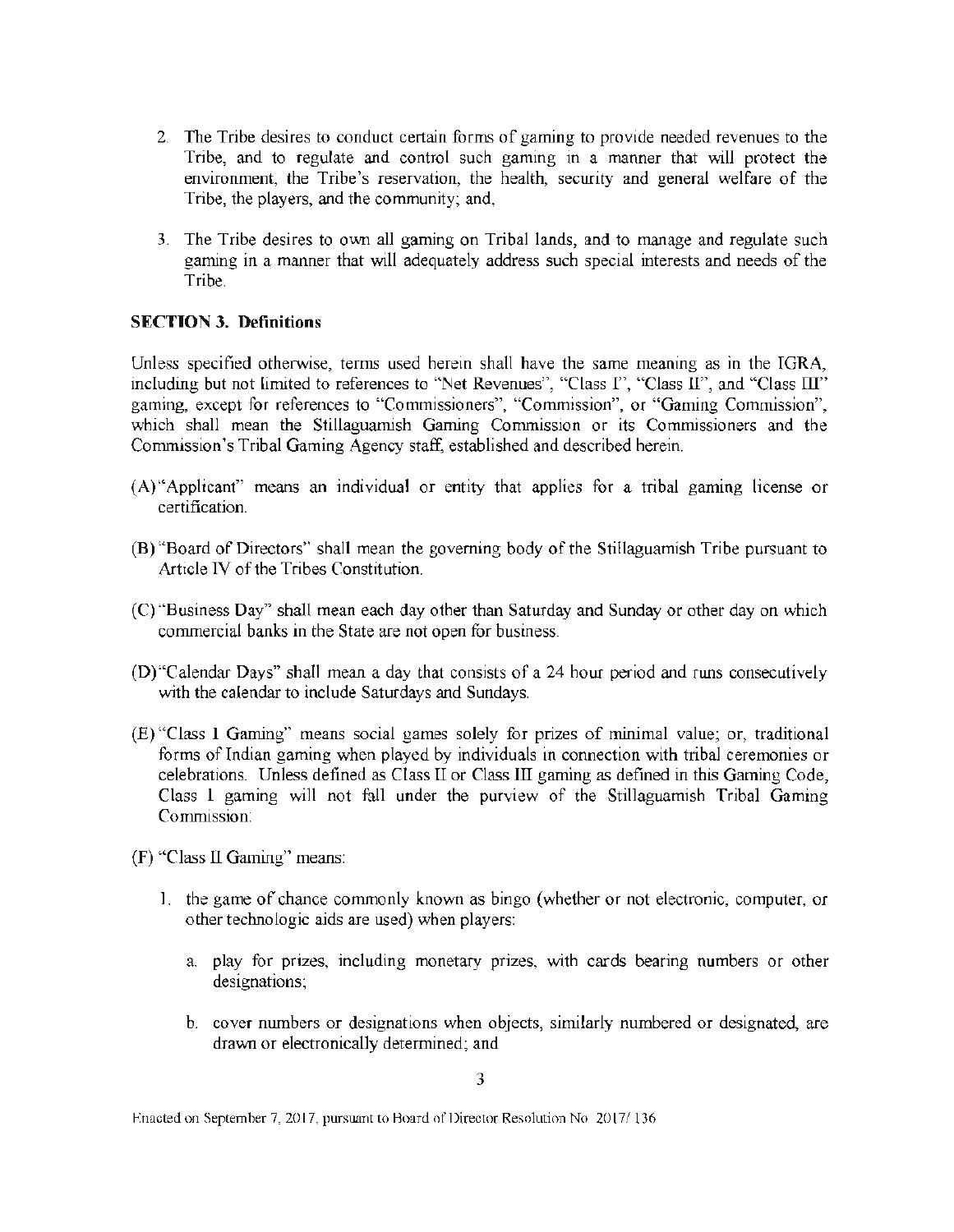- c. win the game by being the first person to cover a designated pattern on such cards.
- 2. Pull tabs, lotto, punch boards, tip jars, instant bingo, and other games similar to bingo, if played in the same location as bingo and lotto;
- 3. Non-banking card games that:
	- a. are explicitly authorized by laws of the State of Washington, or
	- b. are not explicitly prohibited by the laws of the State of Washington and are played legally at any location within the State, and
	- c. Players play in conformity with those laws and regulations (if any) of the State regarding periods of operation of such card games and limitations on wagers or pot prizes in such card games.
- 4. The Term "Class TI Gaming" does not include any banking card games, including baccarat, chem de fer, blackjack (21), and pai gow.
- (G)"Class Ill Gaming" means all forms of gaming that are not Class I Gaming or Class II Gaming and are defined in 25 U.S.C. § 2703(8) and by regulations and formal rulings of the National Indian Gaming Commission and are authorized under the Compact as Class TIT games.
- (H)"Closely Associated Independent Contractor" shall mean any contractor that shares common ownership, officers, or directors with any management principal or person related thereto.
- (1) "Commission" means the Stillaguamish Tribal Gaming Commission, established to perform gaming regulatory oversight and to monitor compliance with all Class II and Class TIT gaming upon Tribal property and to maintain compliance with all Tribal, Federal, and applicable State of Washington gaming regulations and is further described in Section 5 below.
- (J) "Commission Regulations" shall mean the rules and regulations of the Commission that set forth the processes and procedures in connection with, but not limited to, the regulatory responsibilities of the Commission duly enacted pursuant to Section 4(K) of this Code.
- (K) "Commissioner" means a Stillaguamish Tribal Gaming Commissioner.
- (L) "Compact" means a Stillaguarnish Tribal-Washington State Compact concerning Class Ill gaming approved by the Secretary of the Interior and published in the Federal Register pursuant to  $25$  U.S.C.  $\frac{2710}{d}$ .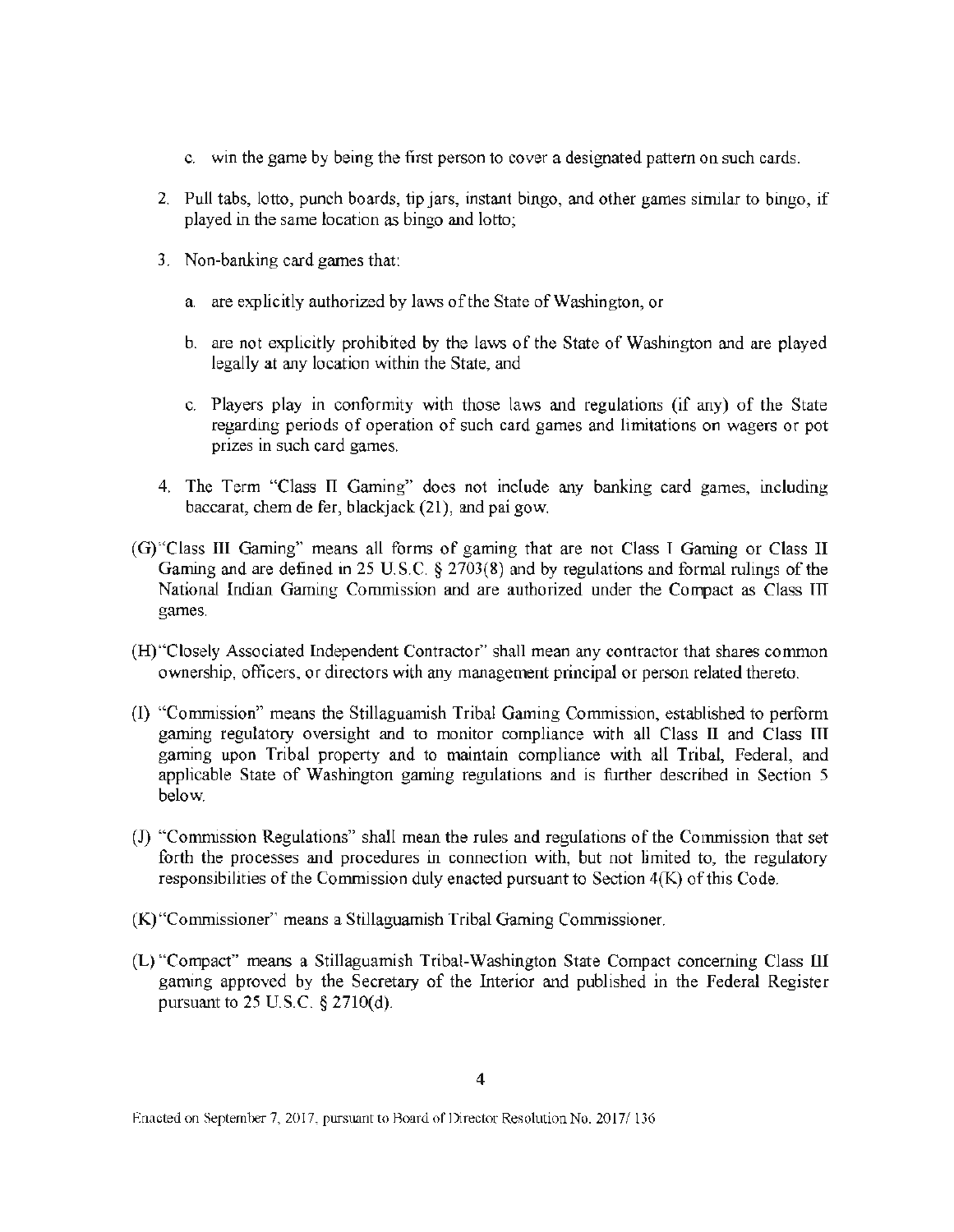- (M) "Directly Related To" means a spouse, child, parent, grandparent, grandchild, aunt, uncle, or first cousin.
- (N)"Director" means the Director of the Tribal Gaming Agency who is responsible for carrying out the daily business duties for the Stillaguamish Tribe as prescribed by the Stillaguamish Gaming Commission and outlined in Section 5(A) of this Code and Tribal Resolution 2007/153.
- (O)"Gaming" shall mean an activity in which a person stakes or risks something of value on the outcome of a contest of chance or a future contingent event, not under his or her control or influence, upon an agreement or understanding that the person, or someone else, will receive something of value in the event of a certain outcome, but shall not include bona fide business transactions.
- (P} "Gaming Activities" shall mean any Class Tl or Class m gaming activity conducted by or under the jurisdiction of the Tribe and permitted by the Indian Gaming Regulatory Act and the Tribal-State Compact.
- (Q)"Gaming Commission" shall mean the Stillaguamish Tribal Gaming Commission. See "Commission."
- (R)"Gaming Compact" or "Compact" shall mean a Class III Tribal-State Gaming Compact (contract) adopted through an agreement between the State of Washington and the Stillaguamish Tribe to govern the conduct of Class Ill Gaming Activities on its Tribal Lands.
- (S) "Gaming Contractor" shall mean any person or entity that supplies, vends, leases or otherwise purveys gaming devices or other gaming equipment, personnel, or services (including gaming management or consulting services) to any gaming activity or enterprise.
- (T) "Gaming Device" shall mean any device or mechanism, the operation of which a right to money, credits, deposits or other things of value may be created, in return for a consideration, as a result of the operation of an element of chance and any device or mechanism which, when operated for a consideration, does not return the same value or thing of value for the same consideration.
- (U)''Gaming Employee" shall mean any individual employed in the operation or management of gaming in connection with the Tribes Gaming Operation or Facility, whether employed by or contracted to the Tribe or by or to any person or enterprise providing gaming operation and management services to the Tribe, including but not limited to, gaming operations managers and assistant managers, accounting personnel and Security personnel, cashiers, dealers or croupiers, box person, floor person, pit bosses, shift bosses, cage personnel, collection personnel, gaming consultants, pari-mutuel clerks, management companies and their principals, and any person whose employment duties require or authorize access to areas of the Gaming Facility related to gaming which are not otherwise open to the public, or to areas designed by the Tribal and State Gaming Agencies.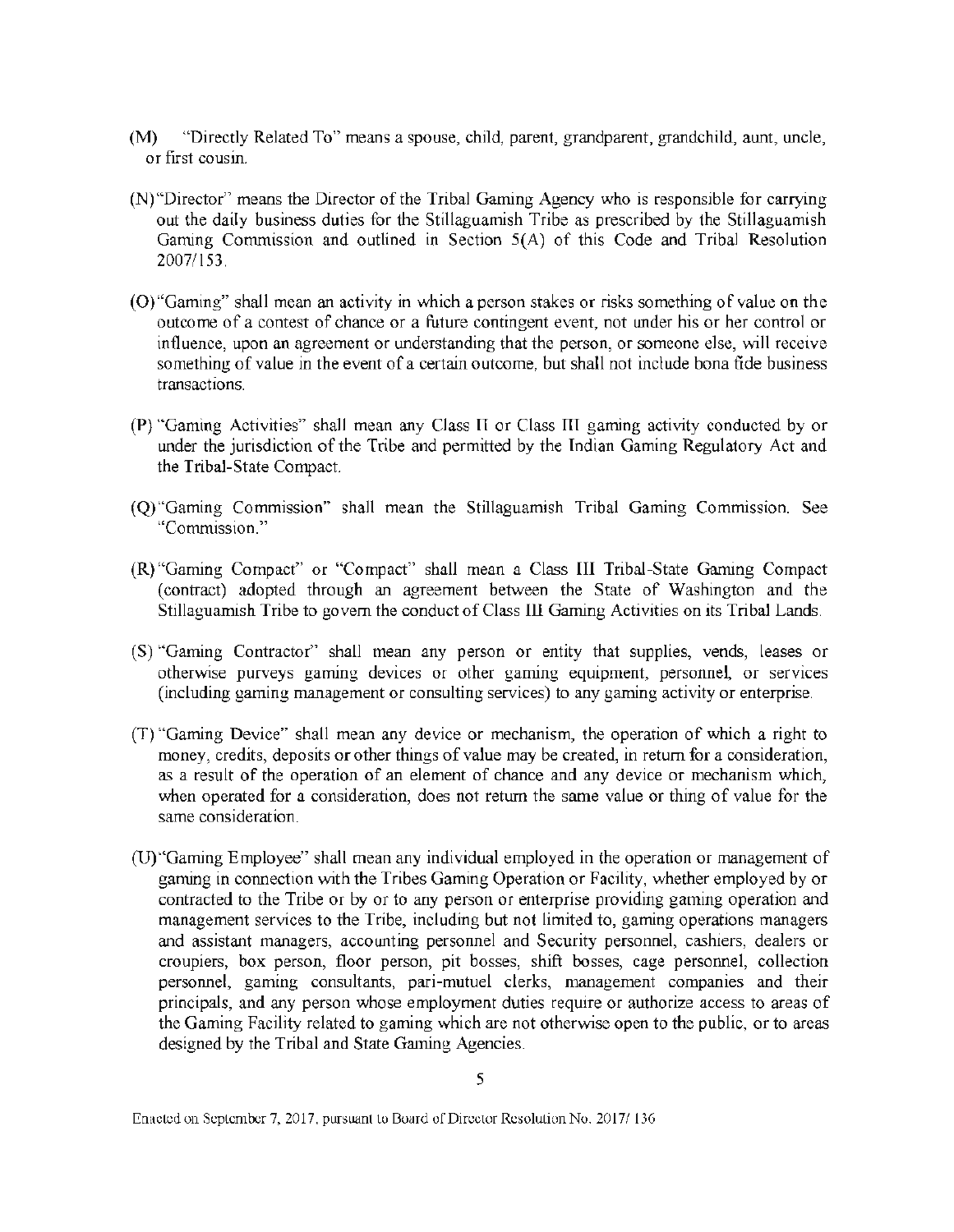- (V)"Gaming Enterprise" shall mean any gaming business, event, enterprise or activity conducted by or under the jurisdiction of the Tribe.
- (W) "Gaming Facility" shall mean the building(s) in which gaming activities are conducted as authorized by the Indian Gaming Regulatory Act or the Tribal-State Compact.
- (X)"Gaming Services" means the providing of any goods or services to the Tribe, whether on or off site, directly or indirectly and in connection with the operation of Class **TT** and Class **TIT**  gaming in the Gaming Facility, including equipment, maintenance or security services for the Gaming Facility. Gaming Services shall not include professional legal and accounting services.
- (Y)"Gross Revenues" shall mean all gaming and non-gaming revenues received from the lawful Gaming Enterprise.
- (Z) "Immediate Family" or "Related to" shall mean persons who are the subject individual's spouse, parents, grandparent, grandchild, aunt, uncle, first cousin, siblings, and children (either adopted or biological).
- (AA)"Indian Gaming Regulatory Act" or "IGRA" shall mean Public Law 100-497, 102 Stat. 2426, 25 U.S.C. 2710, *et seq.* (1988), as amended from time to time.
- (BB) "Key Employee" shall mean a person who performs one or more of the following functions: bingo caller, counting room supervisor, chief of security, custodian of gaming supplies or cash, floor manager, pit boss, dealer, croupier, approver of credit, or custodian of gaming devices including those persons with access to cash and accounting records within such devices. If not otherwise included, any other person whose total cash compensation is in excess of \$50,000 per year, and the four most highly compensated persons in the Gaming Enterprise are included in the definition of Key Employees. The Gaming Commission may include other positions or persons into the definition of "Key Employee" by regulation.
- (CC) "Management Contract" shall mean any contract for the management of a Class II or Class III Gaming Facility within the meaning of the IGRA and any contract entered between the Tribe and a Management Contractor, which authorizes a Management Contractor to manage any Gaming Enterprise or Gaming Facility, including any contract defined as a Management Contract under the IGRA by the NIGC.
- **(DD)** "Management Contractor" shall mean any person who is entered into a Class II or Class III Management Contract, including any person who is regarded as a Management Contractor within the meaning of the IGRA or the NIGC.
- (EE) "National Indian Gaming Commission" or "NIGC" shall mean the commission established under the TGRA.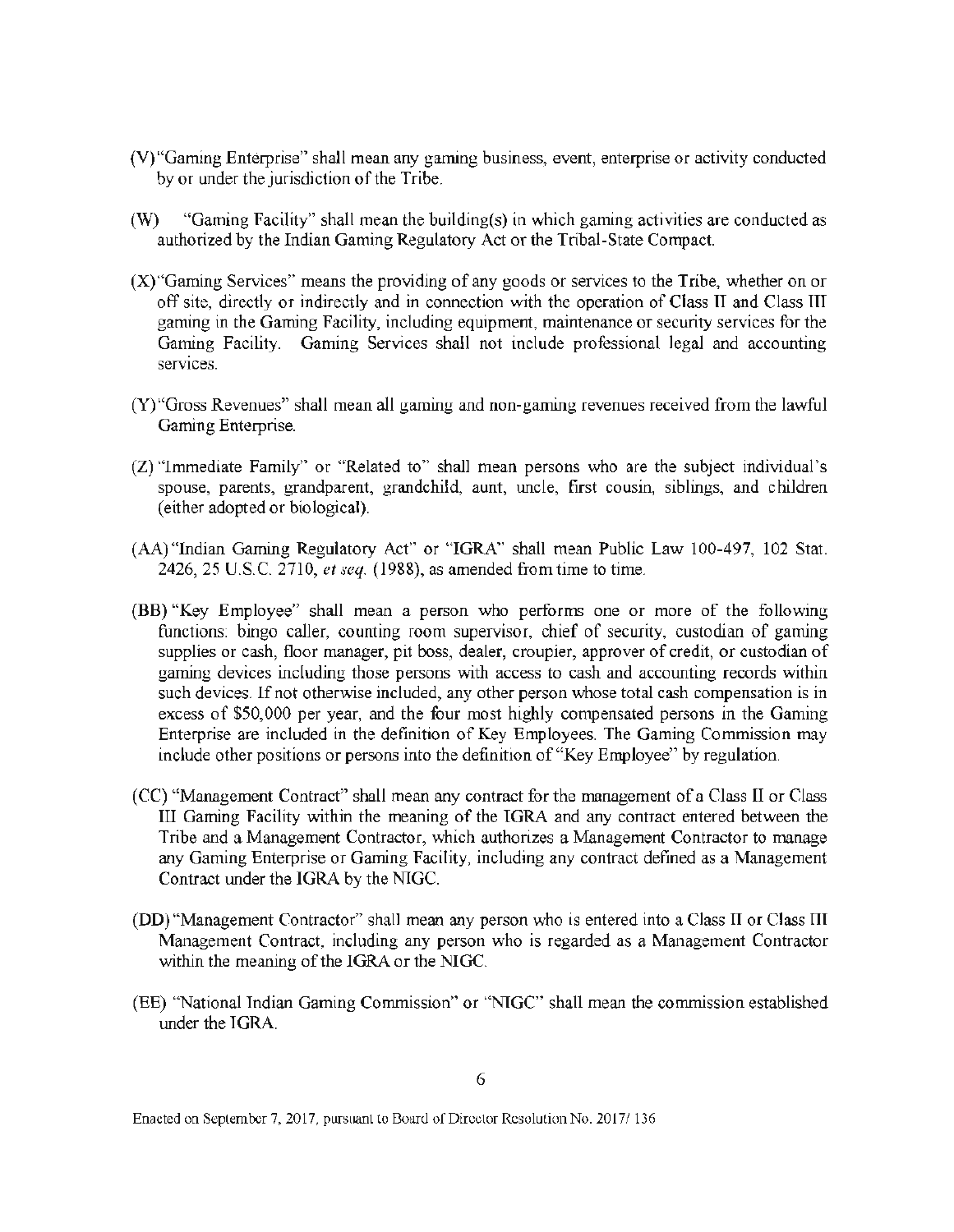- (FF) "Net Revenue" means gross gaming revenues of the Gaming Facility less:
	- 1. Amounts paid out as, or for, prizes; and,
	- 2. Total gaming related operating expenses, excluding management fees.
- (GG)"Patron" means any person who participates as a player in gaming, or who is physically present on the premises.
- (HH) "Person(s)" shall mean any natural person or entity, including but not limited to corporations, partnerships and trusts and/or any individual, partnership, joint venture, corporation, joint stock company, company, firm, association, trust, estate, club, business trust, municipal corporation, society, receiver, assignee, trustee in bankruptcy, political entity and any owner, director, officer or gaming employee of any such entity or any group of individuals acting as a unit, whether mutual, cooperative, fraternal, nonprofit, or otherwise, the government of the Tribe, any governmental entity of the Tribe or any of the above listed forms of business entities that are wholly owned or operated by the Tribe; provided, however, that the term does not include the Federal Government and any agency thereof.
- (II) "Primary Management Official" shall mean (a) the person who has management responsibility for a management contract; (b) any person who has authority to hire and fire employees or to set up working policy for the Gaming Enterprise or (c) any Chief Financial Officer or other person who has financial management responsibility. The Gaming Commission may include other positions or persons into the definition of "Primary Management Official" by regulation.
- (JJ)"Principal" shall mean with respect to an entity: (a) each of its officers and directors; (b) each of its Primary Management Employees, including any Chief Executive Officer, Chief Financial Officer, Chief Operating Officer, or General Manager; (c) each of its owners or partners, if an incorporated business; (d) each of its shareholders who own more than ten percent  $(10\%)$  of the shares of the corporation, if a corporation; and (e) each person other than a banking institution who has provided financing for the Gaming Enterprise constituting more than ten percent (10%) of the start-up capital or operating capital over a twelve month period, or a combination thereof. For the purposes of this definition, where there is any commonality of the characteristics identified in (a) through, (b) above, or (c) between any two or more entities, those entities shall be deemed a single entity.
- (KK) "State" shall mean the State of Washington.
- (LL) "State Gaming Agency", "SGA" shall mean the person, agency, board, or commission, or official which the State has duly authorized to fulfill the functions assigned to it under an applicable Gaming Compact.
- (MM) "Tribal Chairperson" shall mean the person duly elected or selected under the Tribe's organic documents, customs, or traditions to serve as the primary spokesperson for the Tribe.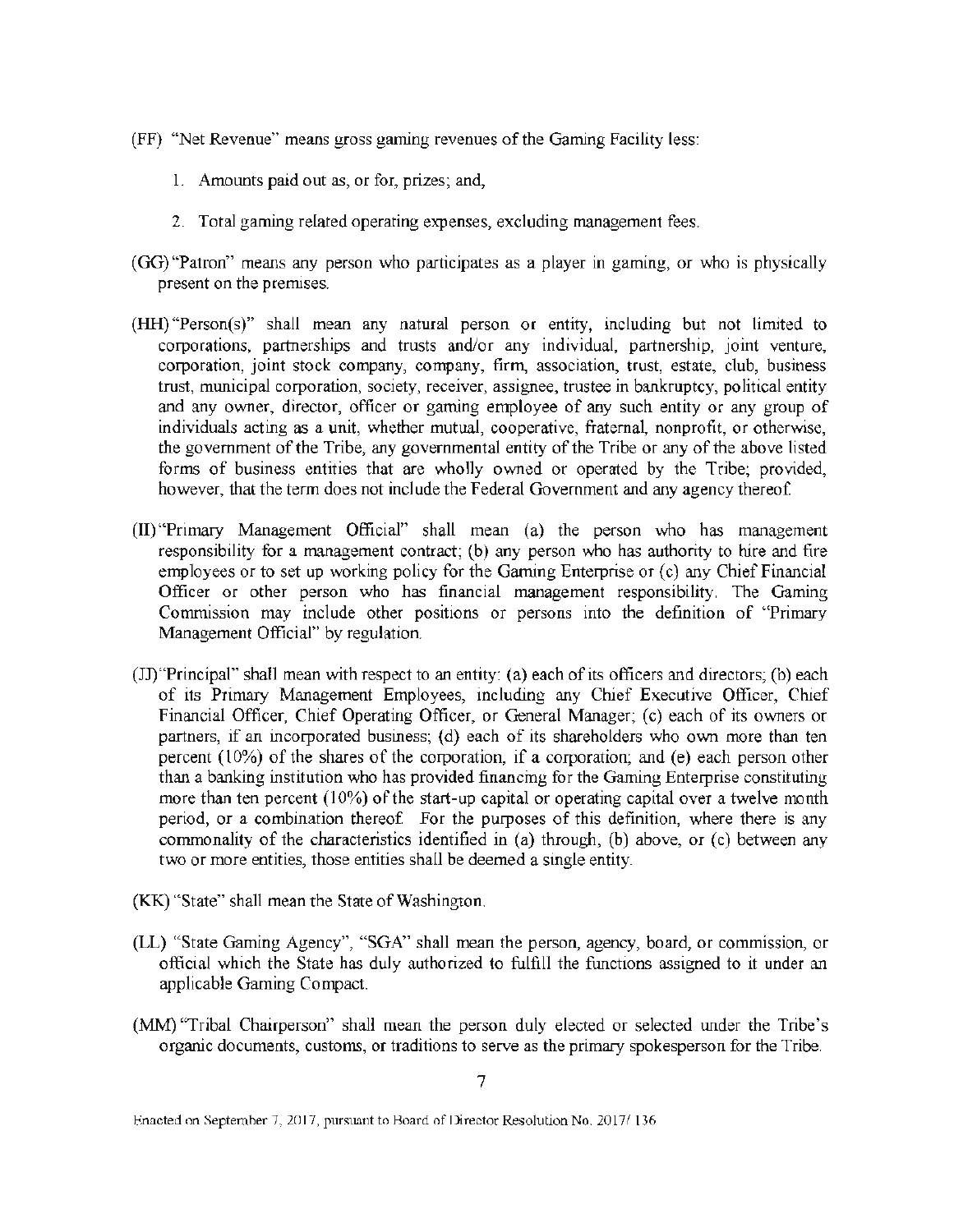- (NN) "Tribal Court" shall mean any court established by the Tribe to hear disputes.
- (00) "Tribal Gaming Agency", "TGA" shall mean the employees of the Tribe that are under the direction of the Stillaguamish Gaming Commission and TGA Director and are assigned to carry out the daily gaming regulatory functions of the Stillaguamish Tribe.
- (PP) "Tribal Gaming Agent" shall mean a duly authorized officer or employee of the Gaming Commission. No employee of the Gaming Enterprise or member of the Board of Directors of the Tribe may be a Tribal Gaming Agent.
- (QQ) "Tribal Lands" shaH mean those lands on which the Tribe is authorized under the IGRA to conduct Gaming.
- (RR) "Tribal Member" shall mean any duly enrolled member of the Stillaguamish Tribe.
- (SS) "Washington State Gambling Commission", "WSGC" shall mean the person, agency, board or commission or official which the State of Washington has duly authorized to fulfill the functions assigned to it under an applicable Tribal-State Gaming Compact. Also see "State Gaming Agency".

## SECTION 4. Ownership of Gaming.

The Tribe shall have the sole proprietary interest in and responsibility for the conduct of any gaming operation authorized by this Gaming Code, except to the extent the Tribe may contract with and license a person or entity to operate or manage the enterprise pursuant to the provisions of the IGRA or as otherwise permitted by law.

# **CHAPTER** 2 - GAMING COMMISSION

## SECTION 1. Establishment of Gaming Commission

Establishment of Gaming Commission. There is hereby established by the Tribe a Gaming Commission, acting under the authority of the Tribe, yet functioning independently of the Tribe, to be known as the Stillaguamish Gaming Commission. The Gaming Commission shall be governed by the Gaming Commissioners, who shall be three (3) Members of the Tribe, all of whom shall be appointed by the Tribal Board of Directors. The Gaming Commissioners must meet the qualifications established under this Gaming Code, the Indian Gaming Regulatory Act, and any Gaming Compact adopted by the Tribe. The Gaming Commissioners shall appoint a Director of the Tribal Gaming Agency who shall have the day-to-day responsibilities of the oversight and administration of the Gaming Commission and the Tribal Gaming Agency. The Gaming Commissioners may authorize and delegate to the Director such duties, responsibilities and matters related to the Gaming Commission and the Tribal Gaming Agency as the Commission shall deem necessary and appropriate consistent with the powers and duties set forth herein.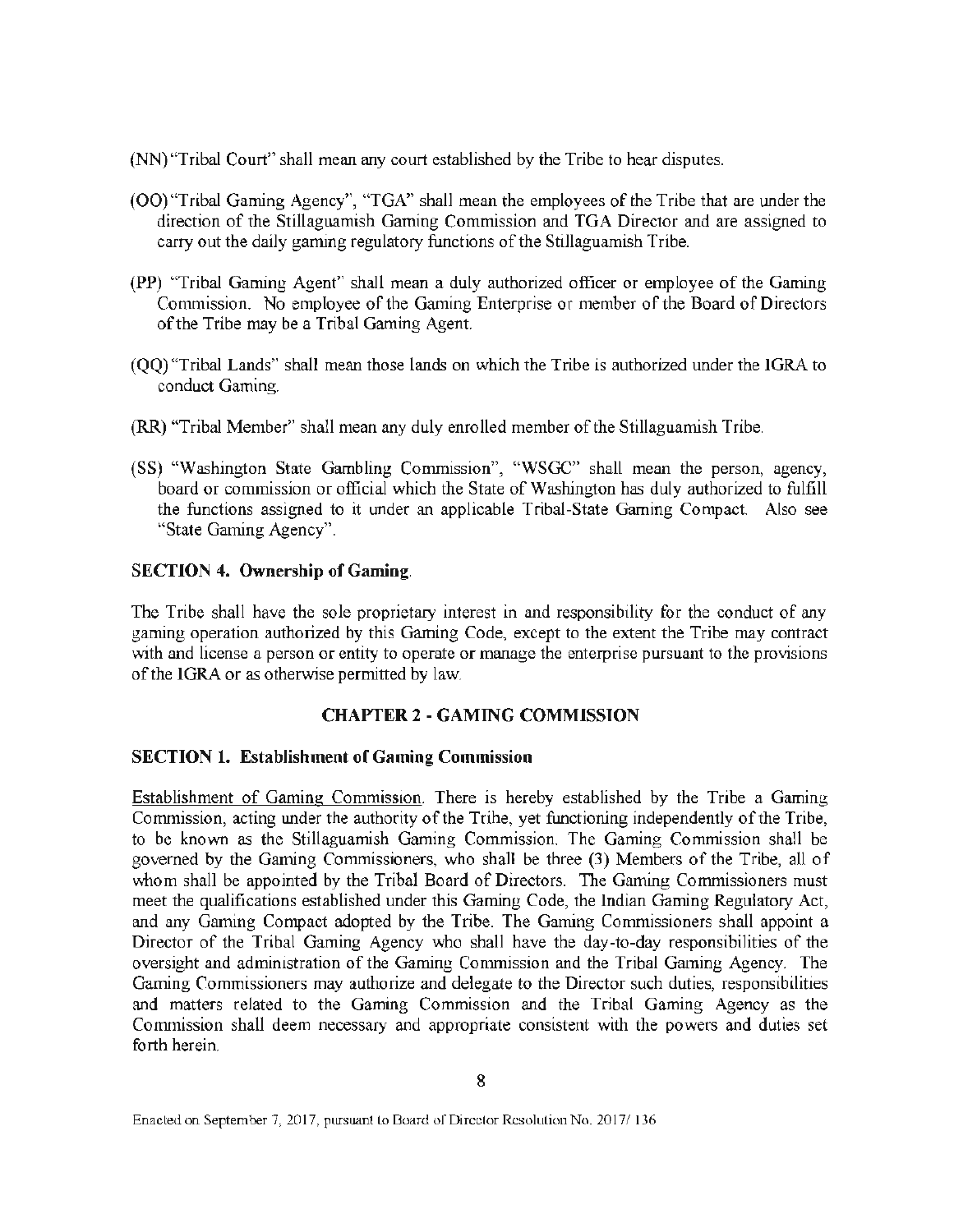## SECTION 2. Appointment of Gaming Commission

Appointment of Gaming Commission. The Board of Directors shall appoint Commissioners for three  $(3)$  year terms as defined in Section  $5(D)$  below. The Board of Directors shall make such appointments in advance of the expiration of any term of a Commissioner and as such vacancies arise on the Commission during the course of any term.

- (A) Sixty (60) days prior to the expiration of a term of any Commissioner and in the event of a vacancy on the Commission, the Board of Directors shall publish a written announcement of the opportunity to serve on the Commission at the primary offices of the Tribe. The written announcement shall include a description of the qualifications that individual candidates must possess to serve on the Commission, the application requirements that a Tribal member seeking a position as a Commissioner must satisfy, and the deadline for submitting the application. Tribal members seeking a position as a Commissioner must submit a written application to the Board of Directors. The Board of Directors shall schedule a meeting for the purpose of selecting the Person(s) to serve on the Commission and shall publish notice of such meeting at least ten (10) business days prior to such meeting.
- (B) Applicants for the Commission may appear before the Board of Directors meeting scheduled for the purpose of selecting the person(s) to serve on the Commission. Each applicant that appears at such meeting shall be given the opportunity to state their qualifications for the position for which they applied. Following any presentations by the applicants, the Board of Directors shall convene in an executive session to select the Tribal Member to serve on the Commission. The Board of Directors selection shall be by majority vote. An applicant appointed by the Board of Directors to fill a vacant position on the Commission arising midterm shall serve the remainder of that term and shall be eligible for reappointment by the Board upon the expiration of that term.
- (C) At the request of the Commissioner and at the sole discretion of the Board of Directors and by a majority vote, the Board of Directors may reappoint an existing Gaming Commissioner to continue their duties into a subsequent term of appointment as Commissioner.

# SECTION 3. Disqualification for Office

Disqualification for Office. The following persons may not serve as Commissioners:

- (A)Persons employed as Primary Management Officials, Key Employees, gaming employees or persons related to Primary Management Officials, Key Employees, gaming employees or persons otherwise connected with the management, supervision or conduct of any gaming activity on Tribal Lands;
- (B) Persons related to any Gaming Contractor or l\llanagement Contractor (including any principal thereof or closely associated independent contractor);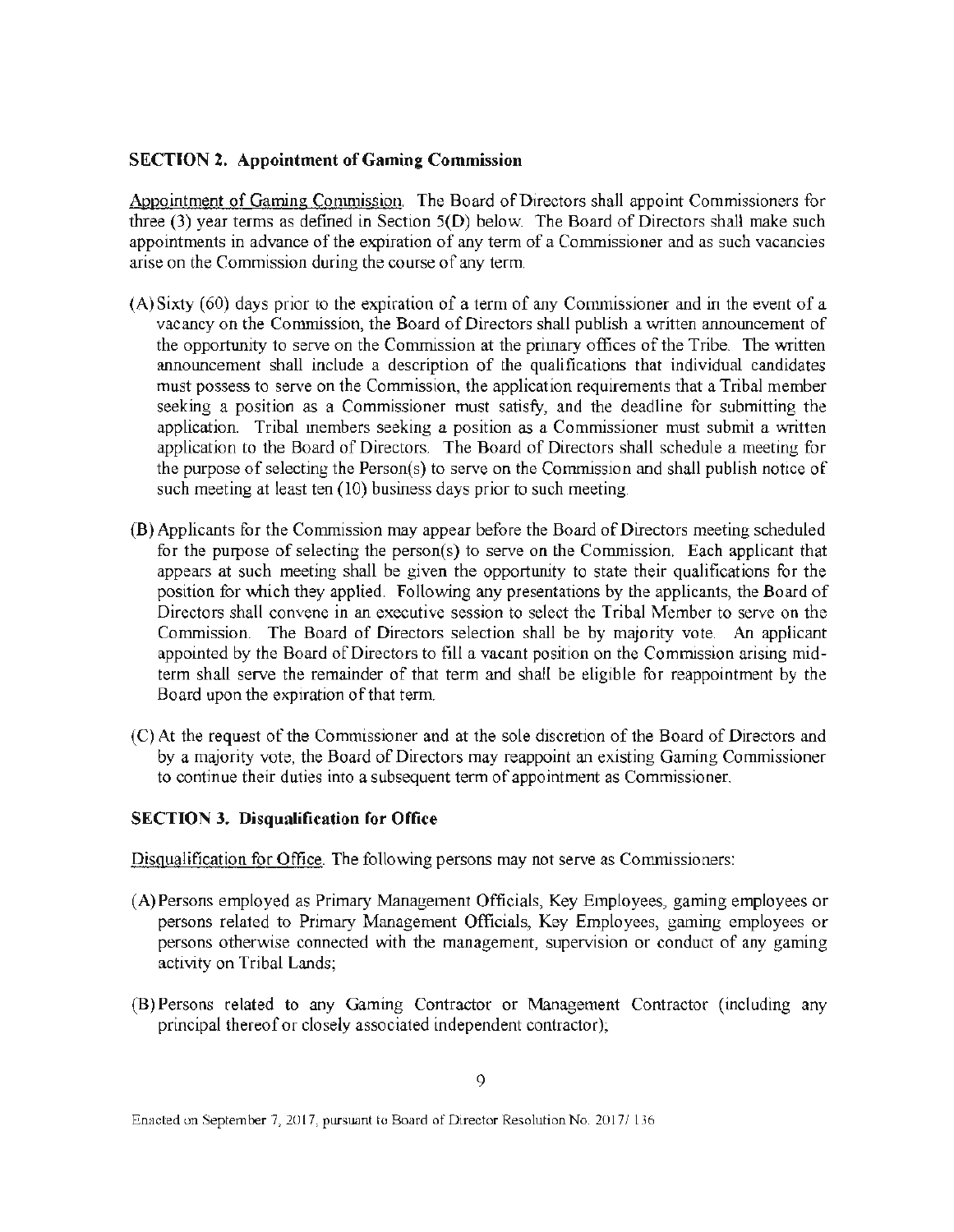- (C) Persons who would not be eligible to be officers of the Tribe pursuant to the Tribe's Constitution;
- (D) Unless specifically provided herein, members of the Board of Directors are not eligible to serve on the Gaming Commission during their term on such Boards.
- (E) Persons who have been convicted or pied guilty to any criminal conduct which would preclude them from receiving a Class A license under this Code.

# SECTION 4. Terms of Office

Terms of Office. The Commissioners shall serve for three (3) year terms calculated on a calendar year (January l through December 31) basis, and shall serve for three (3) year staggered terms. Commissioners may serve for more than one  $(1)$  three  $(3)$  year term.

## SECTION 5. Removal from Office

Removal from Office. Commissioners may only be removed from office before the expiration of their terms by the Board of Directors for neglect of duty, malfeasance, or other good cause shown. The procedure for removing a Commissioner shall be the same as for removing an Officer of the Tribe and shall be afforded due process as per the Tribal Constitution, Article IV, Section 5 (2).

#### SECTION 6. Officers and Officer Duties

Officers and Duties. The Gaming Commission shall select, by majority vote, a Chairman, Vice-Chairman, and Secretary. The Chairman shall preside over meetings of the Gaming Commission and the Vice-Chairman shall preside in absence of the Chairman. The Secretary shall record in writing the minutes of all Gaming Commission meetings and all official actions taken by the Gaming Commission. Positions in office will be voted on by the Commissioners during the first regularly scheduled meeting in January during executive session.

## SECTION 7. Commission Meetings

- (A) Quorum. Two (2) members of the Gaming Commission shall constitute a quorum.
- (B) Voting. All actions of the Gaming Commission shall be taken by majority vote. The Commission Chairperson may vote on any issue.
- (C) Meetings. Meetings shall be held twice a month, on the second  $(2^{nd})$  Monday and fourth  $(4<sup>th</sup>)$  Monday of each month at  $4:00$  p.m. at the Tribe's administration building ("scheduled meetings"). Any tribal member may attend scheduled meetings. Scheduled meetings may be changed at any time by the Gaming Commission, with notice of such change posted prominently at least (5) business days in advance at the Tribe's administration building. Additional meetings shall be held as called by the Chairman or by at least two (2) other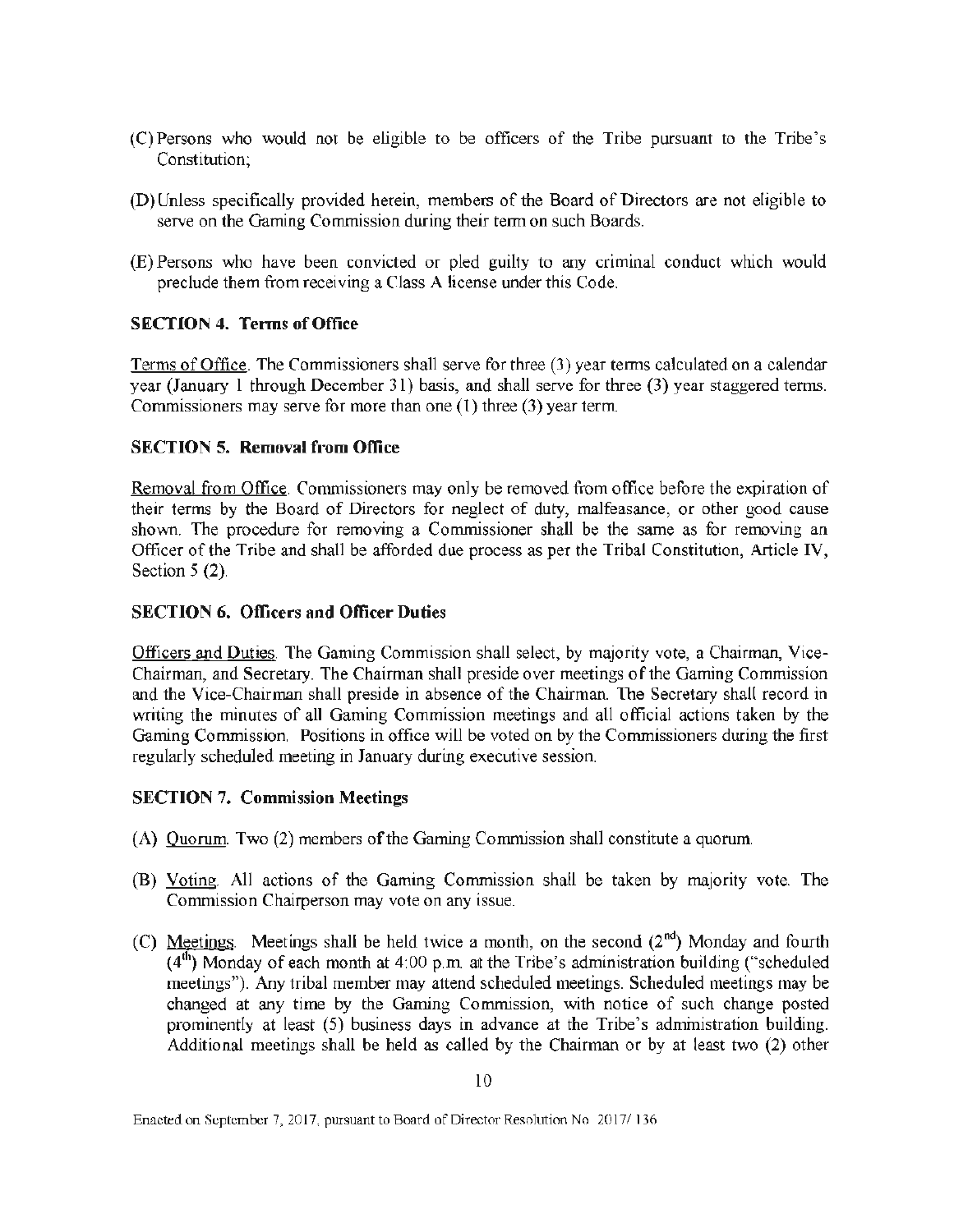Commissioners. Notice of meetings shall be given in writing to each Commissioner, served by email, first class mail, or personal delivery at least three (3) business days prior to such meeting; however, meetings may be called at any time, by any means, with unanimous consent of the Commissioners.

- 1. Meetings on Commission Regulations. All Commission discussions, deliberations, and votes taken regarding Commission Regulations shall be conducted at regularly scheduled meetings and shall be open to any Tribal member and any gaming employee. All final action shall be taken on Commission Regulations at regularly scheduled meetings.
- 2. Meetings on License Applications and Investigations. All Commission discussions, deliberations, and votes taken regarding specific license applications and related background investigations, or any other investigations, and any other matter the Commission deems must be kept confidential in order to preserve the integrity of the Gaming Enterprise or the Tribe or to protect the privacy of the applicant, shall be held in executive session.

#### SECTION 8. Compensation for Serving

Compensation for Serving: Fringe Benefits: Reimbursement of Expenses. Commissioners may be compensated for serving on the Commission at rates to be set by the Board of Directors through the annual budget process provided for in Chapter 2, Section 14. The base level of compensation shall be identical for all Commissioners. Step increases in compensation may be allowed based on the length of service and at the discretion of the Board of Directors pursuant to the annual budget of the Commission. Commissioners may be entitled, at the discretion of the Board of Directors, to receive benefits that are available to other employees of the Tribe. Commissioners shall be reimbursed for expenses incurred in connection with the performance of their Gaming Commission duties.

#### SECTION 9. Regulatory Responsibilities and Establishment of Regulations

Regulatory Responsibilities: Establishment of Commission Regulations. The Gaming Commission and the Tribal Gaming Agency are regulatory entities of the Tribe and shall have the duty, and primary responsibility to carry out the Tribe's regulatory responsibilities for the onsite regulation and safeguarding of the gaming activities conducted at the Gaming Facility as authorized by the IGRA, this Gaming Code, and the Tribal-State Compact. The role of TGA is gaming regulation and the TGA shall not have the authority to engage in operational management or personnel matters. The Gaming Commission and Tribal Gaming Agency in the course of their regulatory duties shall not be involved in the management decisions of the Tribal Gaming Enterprise, provided that such decisions do not violate rules and regulations established by the IGRA, this Gaming Code, Commission Regulations, or the Tribal-State Compact. To carry out those responsibilities in an orderly manner that functions cohesively with the Gaming Operation, promotes due process and fairness, ensures the sound operation of the Gaming Facility, protects the integrity of the Gaming Activities and the reputation of the Tribe, and protects the reputation of the Gaming Enterprise for honesty and fairness, the Gaming

Enacted on September 7, 2017, pursuant to Board of Director Resolution No. 2017/136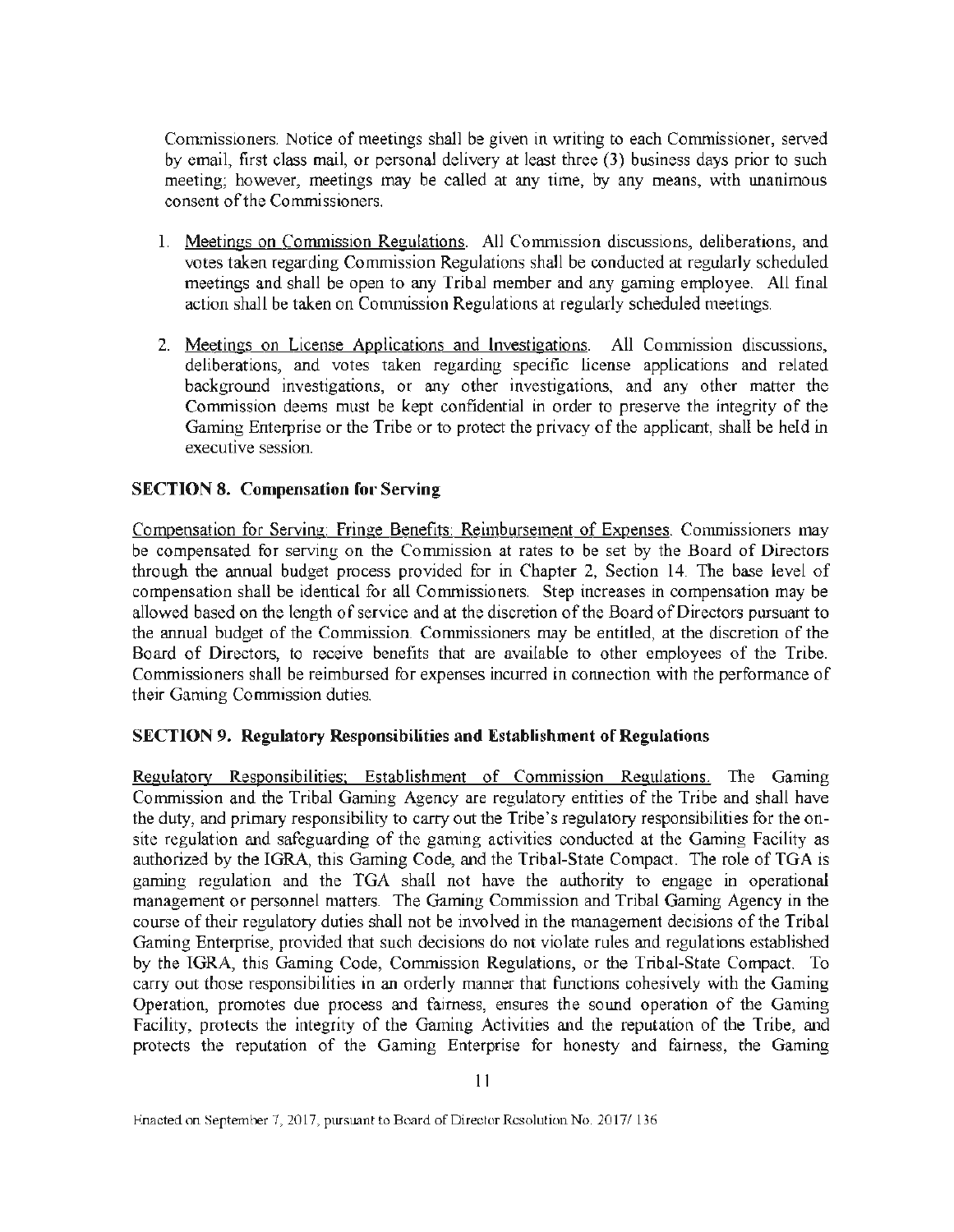Commission shall promulgate Commission Regulations that set forth the processes and procedures to be followed by the Commission and Tribal Gaming Agency in connection with., but not limited to, the following regulatory duties, responsibilities and actions:

- (A)A regulatory system for overseeing gaming activities, including establishing accounting and contracting guidelines and establishing guidelines and procedures to obtain, access, and inspect records and data of the Gaming Facility and patrons.
- (B) The conduct of inspections, investigations, hearings, enforcement actions, and other powers of the Commission authorized by this Gaming Code, the Tribal-State Compact, and the lGRA.
- (C) The findings of any hearings, enforcement actions, reports, or other information required by or necessary to implement this Gaming Code, the Tribal-State Compact, or the lGRA.
- (D)lnterpretation and application of this Gaming Code, the Tribal-State Compact, and the IGRA, as may be necessary to enforce the Commission's duties and exercise its powers.
- (E) The Commission shall establish such Commission Regulations in writing. The Commission shall post proposed Commission Regulations at the Tribe's administration building. The Commission shall allow comment on proposed regulations at the scheduled meeting during which it considers the adoption of any proposed Commission Regulation.
- (F) Upon adoption by the Commission of any Commission Regulations, such Commission Regulation shall be filed with the office of the Secretary of the Board of Directors and shall be accessible to all Tribal members, Primary Management Officials, Key Employees, and gaming employees of the Gaming Facility. Commission Regulations will become effective upon approval by the Board of Directors pursuant to a Tribal resolution.

## SECTION 10. Powers and Duties

Powers and Duties. The Gaming Commission shall have the power, duty, and primary responsibility to carry out the Tribe's gaming regulatory responsibilities under Federal or Tribal Law and the Compact; to enforce those requirements; and to protect the integrity of the gaming activities and the reputation of the Tribe and the Gaming Operation for honesty, fairness, and confidence of patrons, under provisions to include the following:

- (A) Inspect, examine, and monitor gaming activities and gaming facilities, including the authority to obtain access to and inspect, examine, photocopy, and audit all papers, books, and records respecting such.
- (B) Investigate any suspicion of wrongdoing or violations in connection with any gaming activities, and require correction of violations as the Gaming Commission deems necessary, including issuing Notices of Violation, establishing and imposing fines or other sanctions against licensees or other persons who interfere with or violate the Tribe's Gaming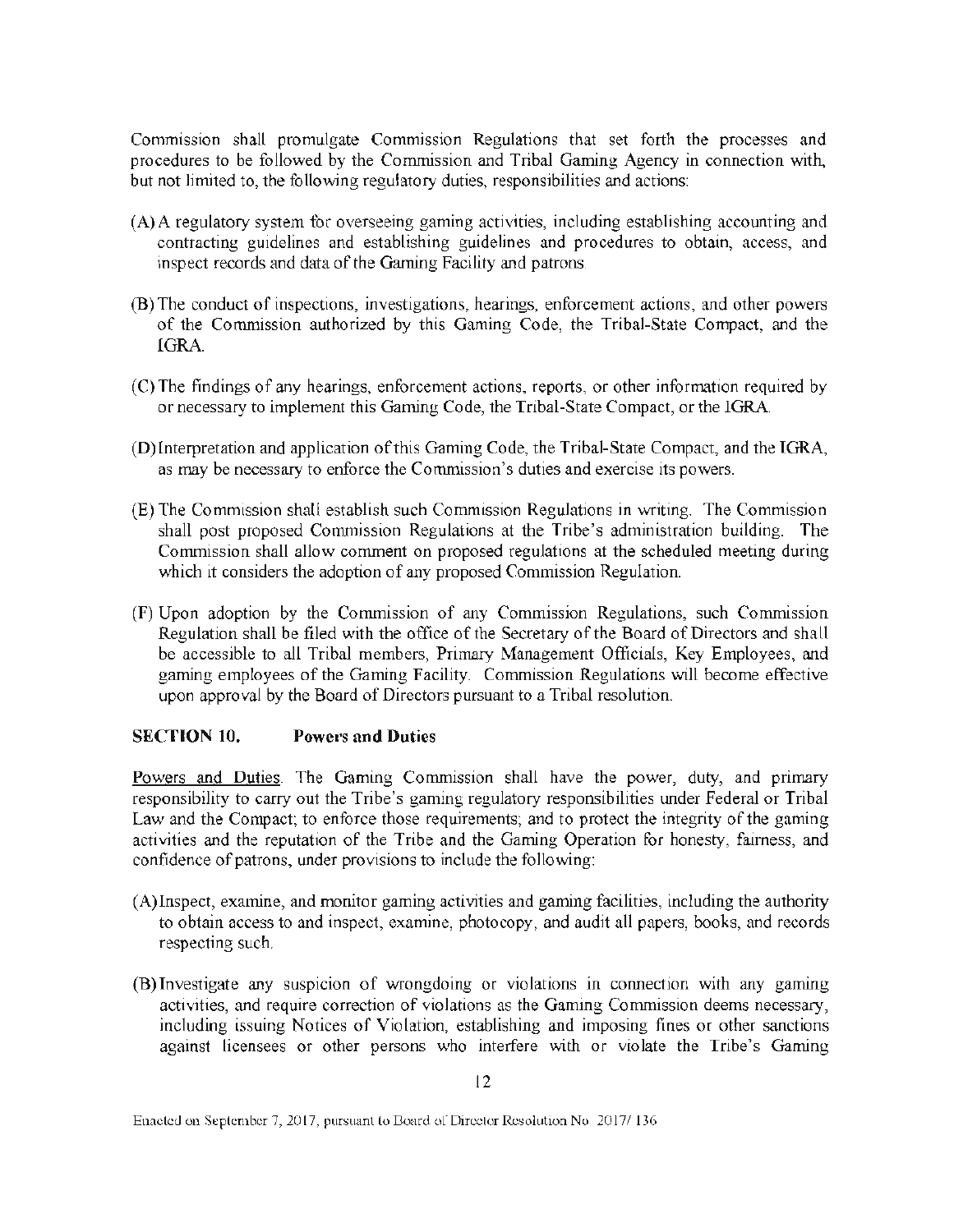regulatory requirements wider the Commissions Regulations, applicable Federal Law, Tribal Law, or the Compact.

- (C)Conduct, or cause to be conducted, such investigations in connection with any gaming activity as may be necessary to determine compliance with law, including this Gaming Code, or with any contracts, agreements, goods, services, events, incidents, or other matters related to the Gaming Activities.
- $(D)$ Conduct, or cause to be conducted, background investigations regarding any person in any way connected with any gaming activities and issue licenses to, at minimum, all Key Employees and Primary Management Officials according to requirements at least as stringent as those in 25 C.F.R. parts 556 and 558 and the Tribal-State Compact, as well as any persons, employees, investors, contractors, or others required to be licensed under standards established by this Gaming Code, Commission Regulations, the lGRA, or the Tribal/State Compact.
- (E) Hold such hearings, sit and act at such times and places, summon persons on Tribal Lands to attend and testify at such hearings, take such testimony, and receive such evidence as the Gaming Commission deems relevant in fulfilling its duties. Consistent with "Due Process" Chapter 2, Section 13 below, all hearings shall be conducted and testimony and evidence shall be received in a manner that promotes due process and fairness for all parties involved, and that preserves the reputation of the Tribe and the Gaming Commission for fairness and due process of law. Decisions rendered by the Commission are final and are not subject to further appeal
- (F) Administer oaths or affirmations to witnesses appearing before the Gaming Corrunission.
- (G)lmplement and administer a system for investigating, licensing, monitoring, reviewing, and renewing licenses for the Gaming Facility, gaming employees, gaming contractors and persons, vendors, supphers, investors, and others connected with gaming activities, as described below, including the issuance of licenses to gaming facilities, individuals, and entities as required under this Gaming Code, Commission Regulations, the IGRA, or the Compact;
- (H)Hear patron disputes against the Gaming Enterprise, in accordance with the procedures established in this Gaming Code, Commission Regulations, or the Tribal-State Compact.
- (I) Hire such staff and support services as deemed necessary, subject to a budget approved by the Board of Directors pursuant to Chapter 2, Section 14 below.
- (J) To arrange for training of Commissioners and the Tribal Gaming Agency staff in areas related to the regulation or operation of gaming.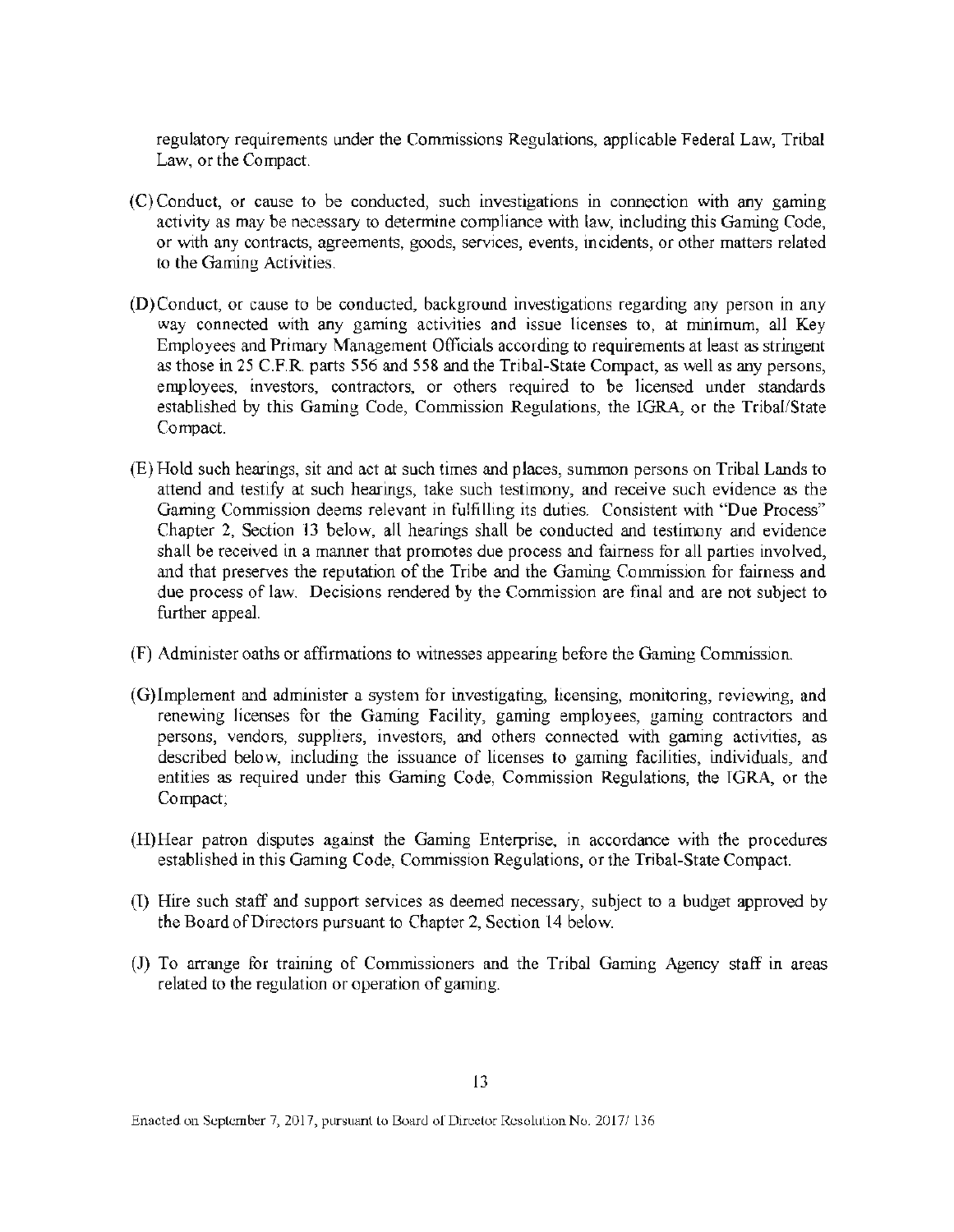- (K)To the extent required, comply with any reporting requirements established under this Gaming Code, a Compact to which the Tribe is a party, or other applicable law, including the IGRA and Gaming Commission regulations.
- (L) Establish and impose license fees, sanctions, fines, and conditions, and renew licenses; deny, suspend, or revoke licenses; and issue temporary or conditional licenses as appropriate under the provisions of this Gaming Code, the TGRA, or the Compact.
- (M) Investigate and report violations and compliance failures as required under this Gaming Code, the IGRA, or the Compact.
- (N)Investigate and ensure compliance with any requirements for Tribal ovvnership, management, and control of the Gaming Facility and Gaming Operation as set forth in Tribal or Federal Law or the Compact.
- (O)Investigate and ensure compliance with age restrictions for patrons including provisions prohibiting minors in the Gaming Facility.
- (P) Issue identification cards or badges to those persons required to be licensed and require such cards or badges to be worn at all times while in the Gaming Facility.
- (Q)Review and monitor gaming facilities on Tribal lands, issue certifications, and ensure Gaming Facility compliance with any inspection and licensing requirements under Federal or Tribal Law and the Compact.
- (R)Carry out any requirements under Tribal or Federal Law or the Compact for the protection of the health and safety of Gaming Facility patrons, guests, gaming employees, and vendors including requirements that Gaming Facilities meet building and safety codes duly adopted by the Tribe.
- (S) Prepare and submit for the Board of Directors approval, proposals including a budget and monetary proposals, which would enable the Tribe to better cany forth the policies and intent of this Gaming Code.
- (T) Carry out such other duties with respect to gaming activities on Tribal Lands as this Gaming Code, Commission Regulations, the IGRA, or the Tribal/State Compact shall direct.

## SECTION 11. Annual Reports

Annual Reports. On or before November 15 of each year, the Gaming Commission and/or the TGA Director shall provide to the Tribal Board of Directors an annual report summarizing its activities during the prior twelve (12) month period ending on September 30, and accounting for revenues, receipts, and disbursements. The Tribal Board of Directors shall cause copies of the annual report to be made available to the Tribal Membership within thirty (30) days after receipt.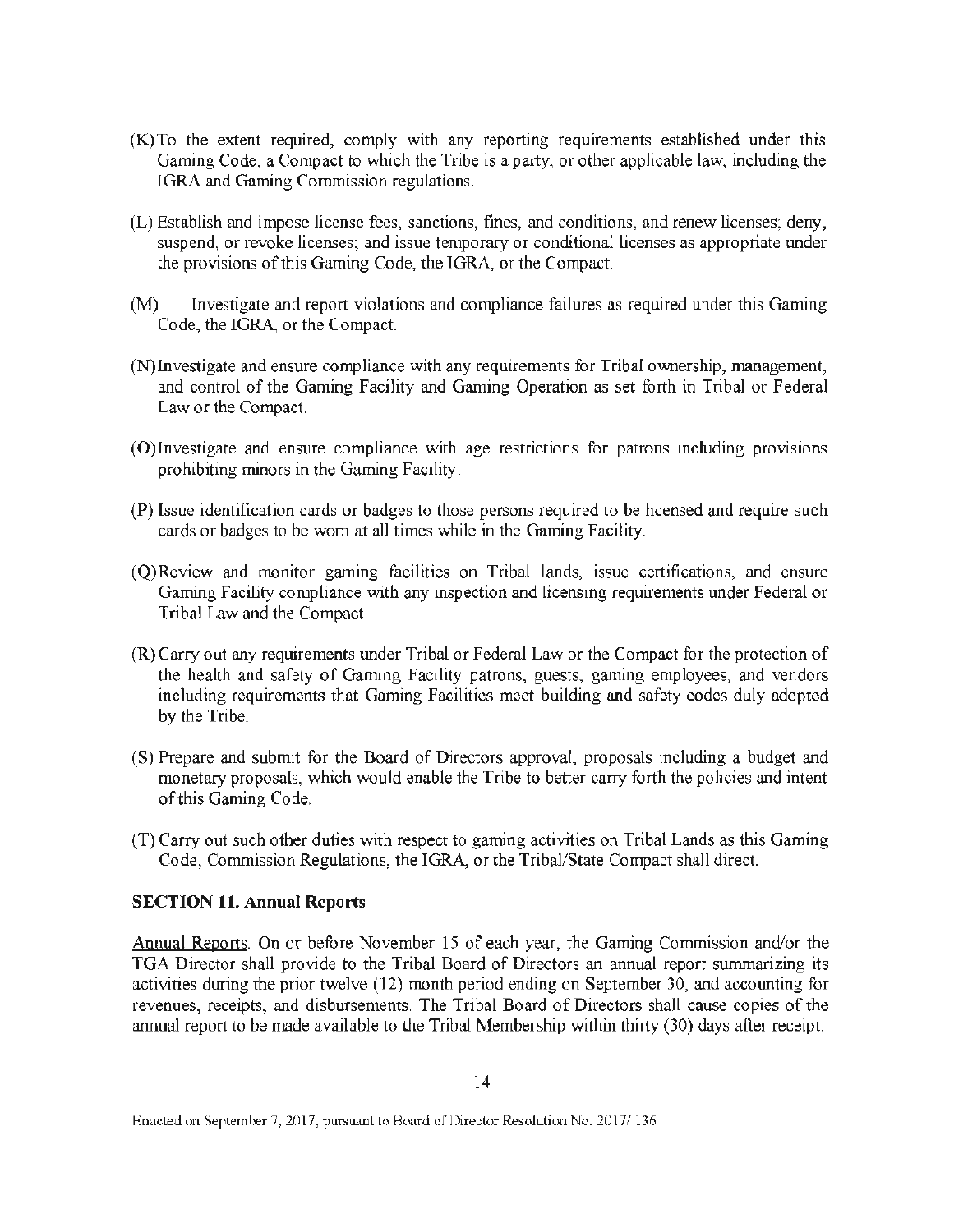## **SECTION 12. Tribal Gaming Commission Agents**

Tribal Gaming Commission Agents. The Gaming Commission will employ Tribal Gaming Agents who shall report to and be under the supervision of the Gaming Commission and the TGA Director. Tribal Gaming Agents shall have the authority to exercise, on behalf of the Commission and the TGA Director, the duties of the Commission as set forth in this Gaming Code. The Tribal Gaming Agents shall have unrestricted access to the Gaming Facility during all hours for the purpose of making inspections and examining the accounts, books, papers, and documents of the Gaming Facility in accordance with this Gaming Code and Commission Regulations. All gaming employees of the Gaming Facility shall facilitate such inspection or examinations by giving every reasonable aid to the Commission and to any properly authorized Tribal Gaming Agents.

## SECTION 13. Due Process

Due Process. The Gaming Commission shall provide due process to address decisions made by the Stillaguamish Tribal Gaming Agency and provide notice and a hearing to utilize its enforcement capabilities in the administration of its powers and duties. The Gaming Commission shall adopt Policies and Procedures governing procedures for hearings on appeal specifying how a person requests an appeal, notice of hearings, record, and issuance of decisions. All decisions of the Gaming Conunission are final and not subject to further appeal.

## SECTION 14. Annual Budget

Annual Budget. On or before October  $1<sup>st</sup>$  of each year, the Gaming Commission and TGA Director shall submit to the Board of Directors, for its approval, an annual budget for the Gaming Commission to enable the Commission to carry out the policies and intent of this Gaming Code.

## CHAPTER 3 ~GAMING ACTIVITIES AND REVENUES

## SECTION 1. Permitted Gaming Activities

- (A) Unauthorized Gaming Prohibited. All gaming activities on Tribal lands (whether Class I, II, or ITT) are prohibited except as expressly authorized under this Gaming Code.
- (B) Class I Gaming. A tribal license shall not be required for any Class I gaming activity or operation provided; however, that each Class I gaming activity or operation must have written permission of the Board of Directors, and such permission must be on file with the Tribal Secretary, before any such Class I gaming is conducted.
- (C) Class lI and III Gaming. Class II and Class III gaming on Tribal lands is hereby authorized, provided the Tribe has the sole proprietary interest in and responsibility for the conduct of any Gaming Enterprise, or to the extent the Tribe may contract with and license a person or entity to own, operate or manage the Gaming Enterprise pursuant to the provisions of the IGRA or as otherwise permitted by law. Nothing herein shall prohibit the Tribe from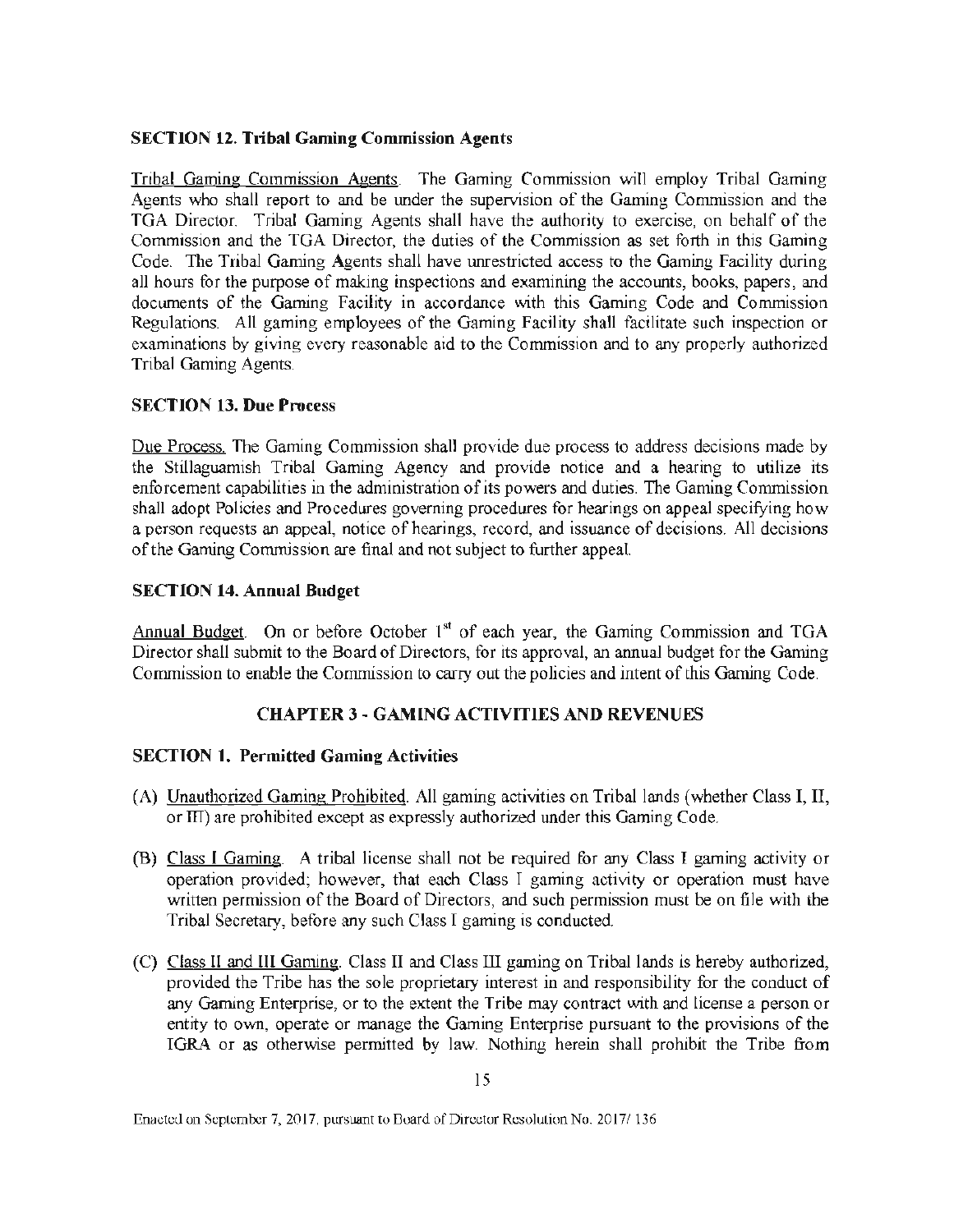engaging any person or entity to assist the Tribe in the management of a gaming activity pursuant to a management agreement entered into under the provisions of the IGRA. Class m gaming shall be conducted in accordance with the Compact or any alternative thereto *as*  provided by the IGRA.

## SECTION 2. Gaming Revenues

- (A) Tribal Property. Except as provided for under the terms of an agreement pursuant to the provisions of the IGRA or as otherwise permitted by law, all revenues generated from any Class II or Class Ill gaming activity shall be the property of the Tribe. Any profits or net revenues from gaming activities shall be deposited into the Tribe's general treasury. Once becoming part of the treasury such funds shall lose any identity as gaming revenues except to the extent necessary to identify them as such in order to comply with applicable law. No Tribal member shall be deemed to have any interest in such profits or net revenues, provided that the Tribe may adopt rules for distributing gaming proceeds to Tribal members on a per capita basis provided such plan meets the requirements of the IGRA, 25 U.S.C. § 2710 (b)(3). Payments from the general treasury funds to Tribal members under other tribal programs, including those related to health, welfare, education, elderly care, and housing, shall not be deemed to be "'per capita" payments.
- (B) Use of Net Revenues. Net Revenues from gaming activities shall not be used for purposes other than:
	- I. To fund Tribal government operations or programs;
	- 2. To provide for the general welfare of the Tribe and its members;
	- 3. To promote economic development for the Tribe;
	- 4. To donate to charitable organizations; or,
	- 5. To help fund operations of local government agencies.

# SECTION 3. Operation of Gaming Establishments

(A) Gaming Permitted as Licensed. Except to the extent authorized by an agreement pursuant to the provisions of the IGRA or as otherwise permitted by law, gaming activities shall only be conducted in Tribally o\vned, operated, and licensed facilities pursuant to the provisions of this Gaming Code. Such activities shall be conducted in accordance with the tenns and conditions of any license issued by the Gaming Commission to each facility, and each license must be issued to the facility prior to any Gaming Activities in the facility. Such license investigation shall include the hours of operation, type and scope of gaming activities allowed, permitted uses of the facility for other activities, rules of conduct for employees and patrons, regulation of alcoholic beverages, food handling and entertainment,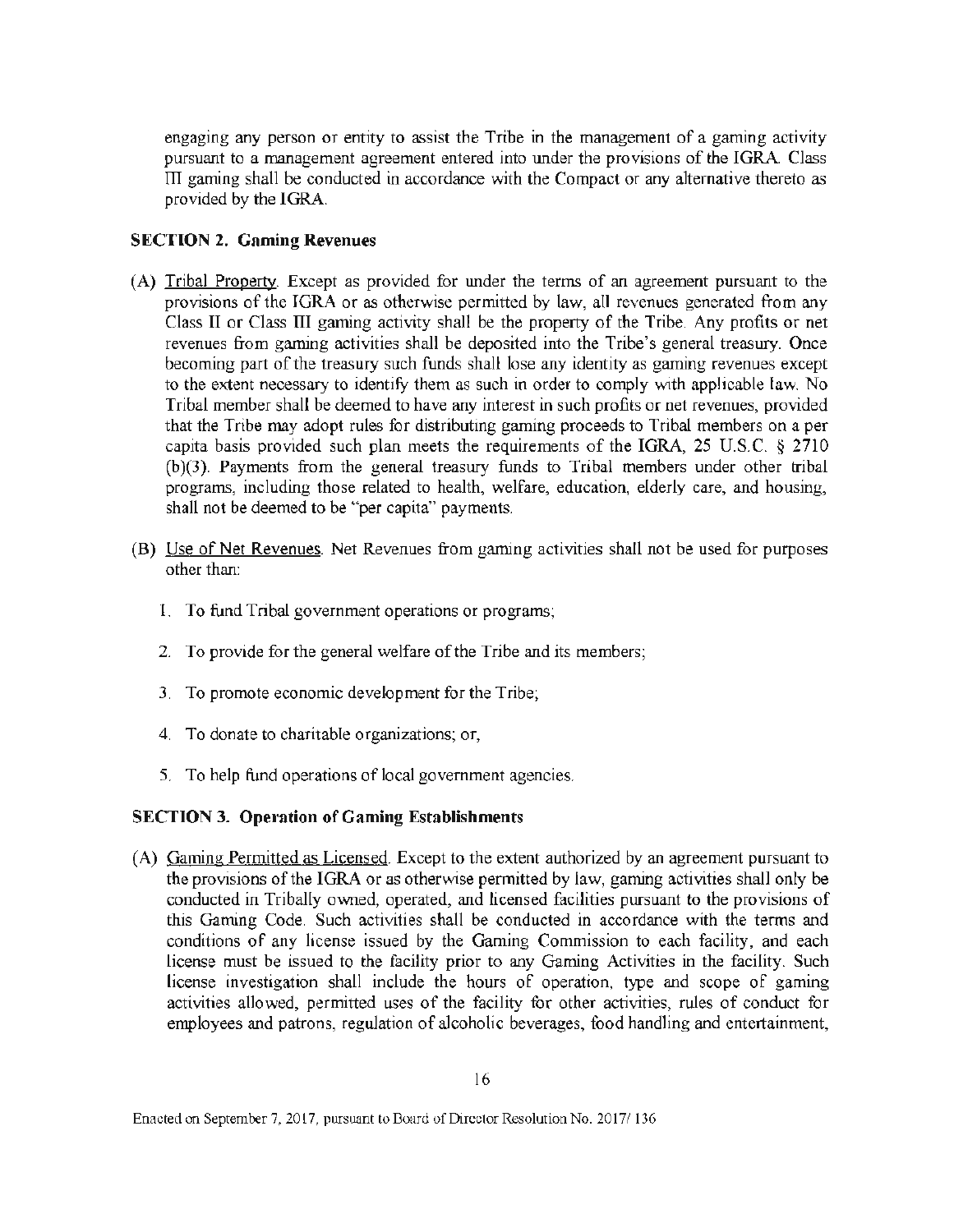and such other matters as the Gaming Commission may deem necessary to the conduct of gaming activities.

- (B) Protection of Environment and Public. Construction or maintenance of any gaming facility, and the operation of gaming therein, shall be conducted in a manner which adequately protects the environment and the public health and safety.
- (C) Patron Dispute Resolution. Patrons who have gaming complaints against the Gaming Enterprise shall have as their sole remedy the right to file a petition for relief \vlth the Gaming Commission. For such purposes, disputes with any management contractor or its employees shall be made to the Gaming Commission, and such shall be the exclusive remedy for patron complaints. Complaints shall be submitted in writing and, at the discretion of the Gaming Commission, the petitioner may be allowed to present evidence. The Gaming Commission will render a decision in a timely fashion and all such decisions will be final when issued and shall not be subject to any further appeal. Any patron having a claim against the Gaming Establishment or a management contractor or its employees must submit such claim to the Gaming Commission within thirty (30) days of its occurrence. The liability of the Gaming Facility in any dispute under this section shall be limited to the amount of the alleged winnings. No complainant shall be entitled to any other award, including but not limited to special or punitive damages, or damages for mental distress.

#### SECTION 4. Audits

- (A) Annual Audits. Annual outside auditing by a recognized independent accounting firm shall be conducted on each gaming activity and the results made available to the Tribal Board of Directors and submitted the National Indian Gaming Commission ("NIGC") or another entity as may be required by law.
- (B) Audit Reguirements. All contracts for supplies, services, or concessions for a contract amount in excess of, but not limited to \$25,000 annually (except contracts for professional legal or accounting services) relating to Class II or Class III gaming on Tribal lands shall be subject to and included in the annual independent audits.

## CHAPTER 4 - LICENSING

## SECTION 1. Licensing Required

Licensing Required. It is the declared policy of the Tribe that all gaming activities be licensed and controlled so as to protect the morals, good order, and welfare of Tribal members and other persons on Tribal lands and to preserve the honesty, fairness and integrity of such gaming activities. Accordingly, no person shall engage in any Class ll or Class lll gaming activities on Tribal lands without an appropriate and valid independent Class II or Class III license which meets the standards set forth in this Gaming Code, the Commission Regulations, the TGRA, and the Compact, and which is issued by the Gaming Commission through the TGA. This licensing requirement does not apply to patrons. Any gaming license, or finding of suitability or approval,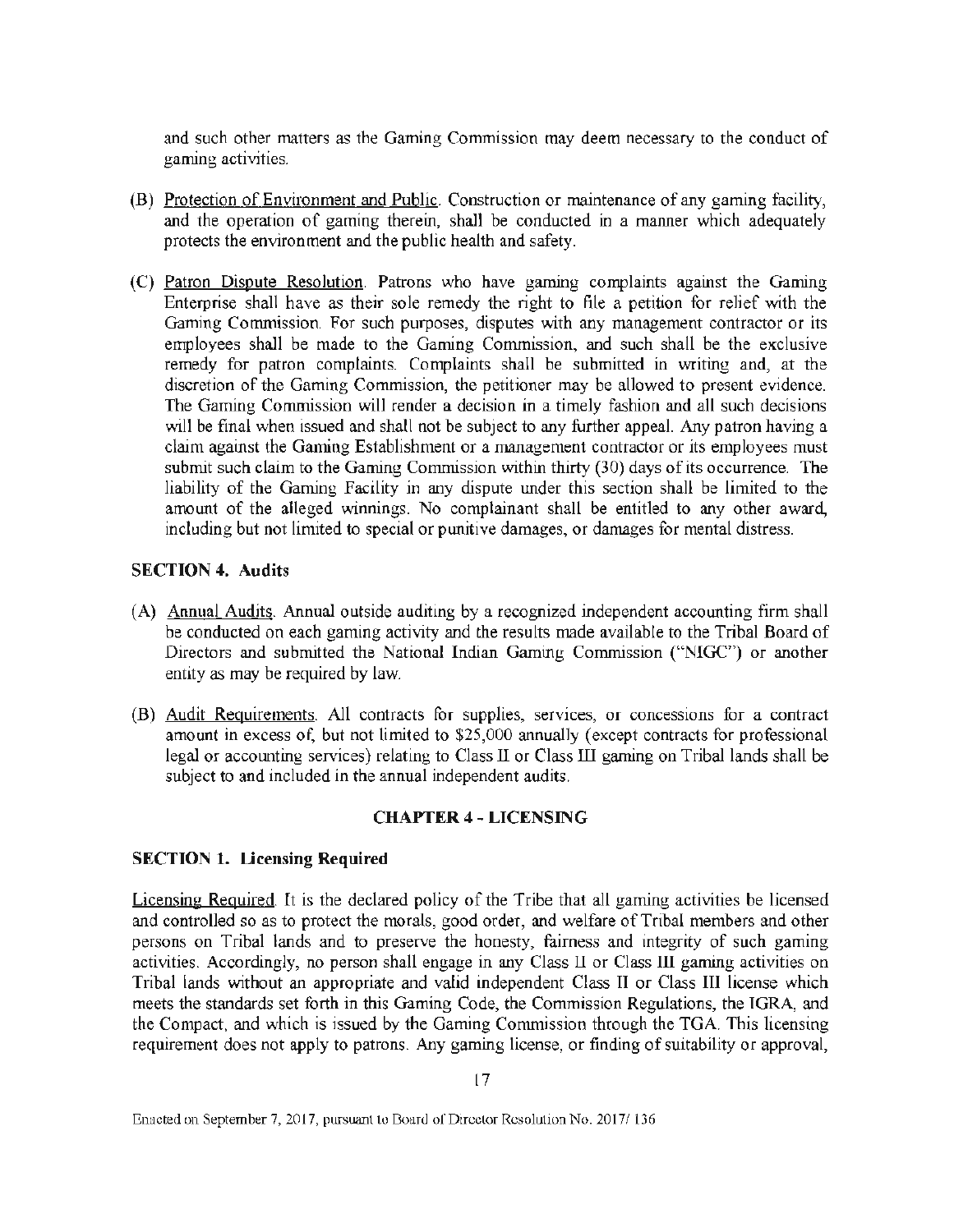which is issued by the Gaming Commission, shall be deemed a privilege subject to suspension or revocation. No license shall be issued that would place the Tribe in violation of an applicable law or the Compact.

## SECTION 2. Types of Licenses

Types of Licenses. Two classes of licenses (Class A and Class B) shall be issued to persons associated with gaming activities, and a facility license shall be issued to any facility where gaming activities are conducted on Tribal lands. All licenses must be in compliance with the requirements of this Gaming Code, Commission Regulations, the TGRA and the Gaming Compact.

- (A) Class A Licenses. Before permitting any person to become permanently associated with any gaming activity as an investor or other person owning or controlling 10% or more of any interest in any management entity, or any Primary Management Official, Key Employee, closely associated independent contractor, or other individual or entity with influence over the management or operation of the Gaming Facility, or a Class II or III gaming employee, supplier, manufacturer or distributor, such person shall obtain a Class A license. The Gaming Commission and/or TGA Director, at their sole discretion, are authorized to require persons employed in any gaming related position to hold a valid Class A license. The Gaming Commission through TGA shall conduct or cause to be conducted a background investigation to determine if such person has:
	- a. Any criminal record or any reputation, prior activities, habits, or associations which might pose a threat to the public interest or to the effective regulation of gaming;
	- b. Any grounds for denial of State Certification as identified in Section V.C. of the Tribal/State Compact; or
	- c. Anything else in their background which might create or enhance the dangers of unsuitable, unfair, or illegal practices and methods and activities in the conduct of gaming.

Notwithstanding the above, the Gaming Commission through TGA may immediately issue a license to an applicant who is NOT a Key Employee or Primary Management Official if the prospective employee or entity has a current Class TIT gaming license or Class III certification issued by the State Gaming Agency and the State Gaming Agency certifies that the prospective employee or entity is in good standing and the employee or entity consents to disclosure of their records to the Gaming Commission. The Gaming Commission through TGA shall notify the NIGC of any license issued under this provision within 30 days in accordance with Section S(D) below.

(B) Class B Licenses. Persons who are not among those identified in subsection lO(E)( l) above, but are employed at a Gaming Facility on Tribal lands in other gaming related positions or in non-gaming activities, shall be required to obtain a Class B license from the Gaming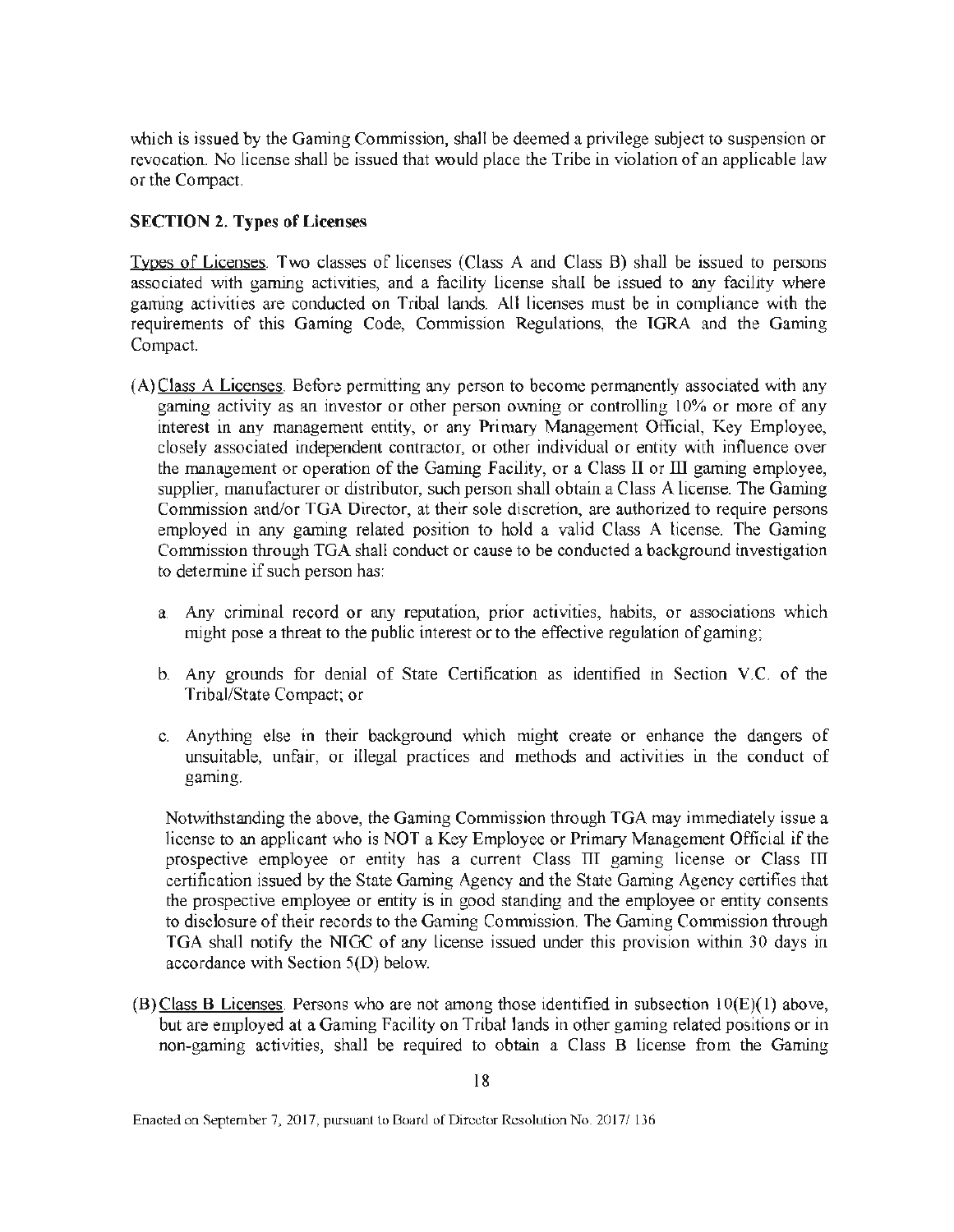Commission. Such persons must establish that they have not been convicted of a crime, or engaged in any activity, which the Gaming Commission and/or TGA Director, in their sole discretion, deems would render such person a danger to the safety or integrity of the gaming activities or the safety or property of the Tribe, any Tribal member, gaming employee, patron or the public.

- (C) Facility Licenses. The Tribal Gaming Conunission through TGA shall issue a separate license on an annual basis to each place, facility, or location on Tribal lands where Class **ll**  and/or Class III gaming is conducted as per this code. The Tribal Gaming Commission shall specify the form, conditions, and content for the issuances of such license. TGA will forward to NIGC information regarding any newly issued facility license, any renewed facility license, any denied facility license, and any expired facility license.
- (D) Vendor Licenses. Vendors, suppliers, and other entities doing business with the Gaming Enterprise shall be required to obtain a license from the Gaming Commission under the processes established by Gaming Commission Regulations. Vendor Licenses shall meet all requirements of Commission Regulations, Tribal and Federal Laws and Regulations, and the Tribal-State Compact.
	- I. Gaming Vendor License. Vendors of goods and services directly related to Class ll or Class Ill gaming and non-exempt gaming financers must meet all federal, Tribal, and State certification and/or licensing requirements. The gaming vendor license must be renewed annually. Each manufacturer of Class **lTI** gaming services shall be licensed by the Tribal Gaming Agency and certified by the State Gaming Agency prior to the sale of any gaming services to the Tribe, as per the Tribal-State Compact, Section lV, paragraph C, "Manufacturers and Suppliers of Gaming Services." The Tribe or Tribal Gaming Enterprise shall not enter into, or continue to make payments pursuant to any contract or agreement that would require licensing if the gaming vendor has been denied a license or is deemed unsuitable or the license or suitability determination has expired without renewal.
	- 2. Exemption for Gaming Financiers. Financers for a Class II or Class III gaming enterprise that are either an agency of the United States or are a federally regulated commercial lending institution that is Federal Deposit Insurance Corporation (FDIC) backed or persons employed by such shall be exempt from licensing requirements. All gaming Class ITT financers are to meet the requirements as outlined in Section IV, Paragraph **D.,**  Financiers, contained in the Stillaguamish-Washington State Tribal Compact.
	- 3. Exemption for Professional Legal Services. Professional legal services shall not be subject to the certification and licensing requirements of this Code.
	- 4. Non-Gaming Vendor License. Vendors that are not deemed to be gaming vendors and who provide only non-gaming goods and services to the Gaming Facility and that do not have the ability to impact the integrity of the Gaming Enterprise shall be required to complete a condensed licensing application. These services include, but are not limited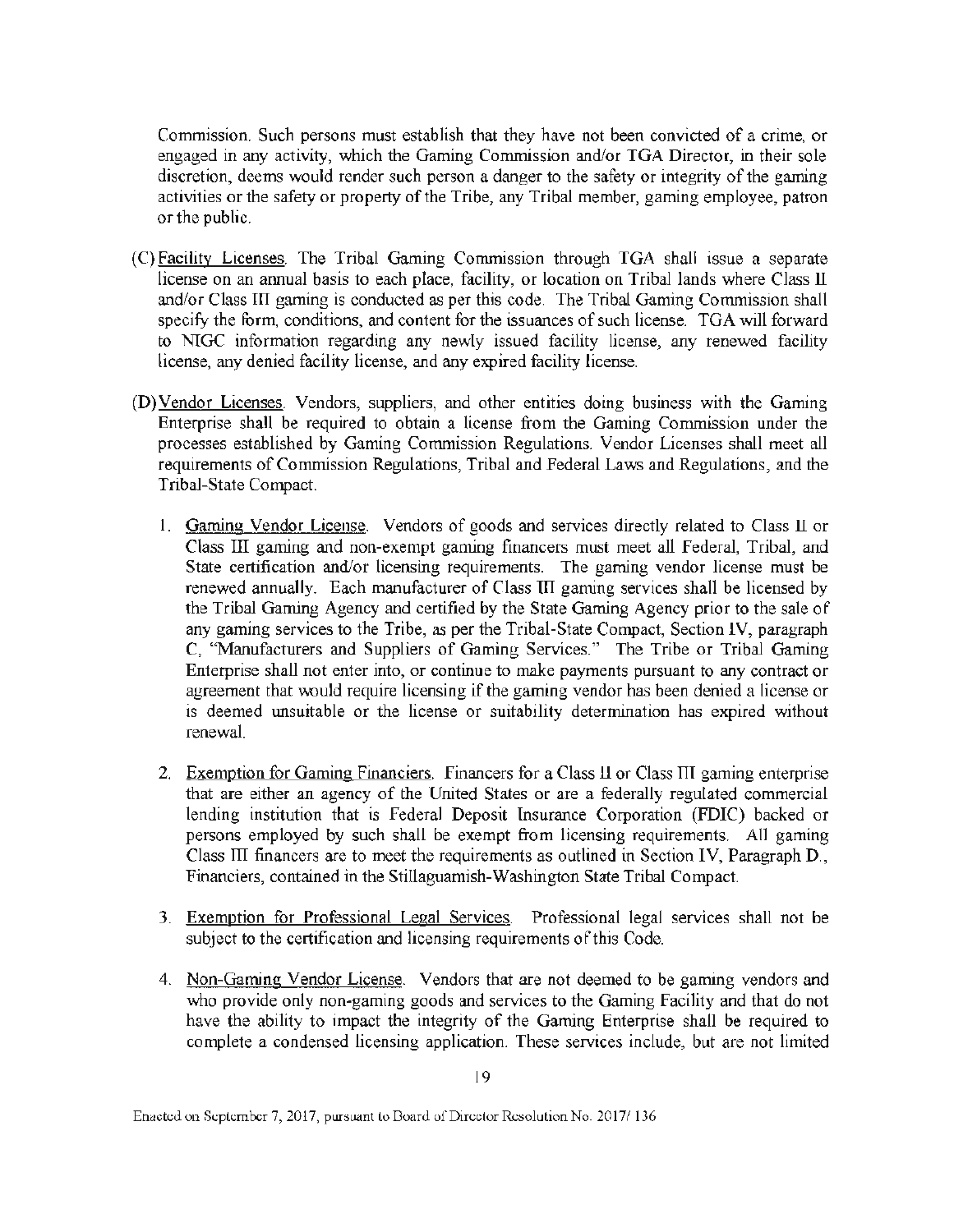to, services such as media advertising, facility maintenance services, linen and laundry services, or food and beverage suppliers.

- 5. State Lottery Retailers. All State lottery retailers shall be required to complete a condensed licensing application.
- (E) Conditional Licenses. A conditional license is a license that is issued by the Gaming Commission through the TGA that allows the employee to be employed by the Gaming Enterprise and contains, expresses or is dependent upon defined criteria established by the Gaming Commission that must be met in order for the employee to work or continue working for the Gaming Enterprise. Regularly scheduled reviews will be conducted by the Gaming Commission to monitor and make certain that the employee is meeting the conditions as described and outlined for continuation of licensure. A conditional license may be instituted at any time, provided that the issuance complies with any applicable requirements of the Compact and IGRA. When the terms of the conditional license are met, the licensee will be granted the appropriate regular Gaming Commission license.

#### SECTION 3. Facility License Applications and Renewals

- (A) Initial application. The Chief Management Official of the Gaming Enterprise shall submit to the Tribal Gaming Commission ( l) the legal description of the lands where the facility is located and a certification that said premises constitute "Indian Lands" as specified in the IGRA and (2) a list identifying the environmental, health, and public safety standards with which the facility must comply and a certification that the facility is in compliance with the standards. The Tribal Gaming Commission through TGA shall only issue such licenses if the applications include the required information and certifications and if such further conditions set by the Tribal Gaming Commission have been met.
- (B) Renewals of facil ity license.
	- I. Every three (3) years, a full audit of each facility license shall be conducted by TGA to identify any changes or additions to the legal description and applicable environmental, health, and safety standards and to document current certifications of compliance with the standards. The Tribal Gaming Commission through TGA shall only issue such licenses if the required information and certifications and such further conditions set by the Tribal Gaming Commission have been met.
	- 2. In the interim years, TGA will issue annual facility licenses after ensuring that no changes have been made to the gaming facility regarding the requirements in Chapter 4, Section 3(A) above. If changes are identified, TGA shall conduct a full renewal audit as described in Chapter 4, Section 3(B)( l) above.

#### SECTION 4. License Applications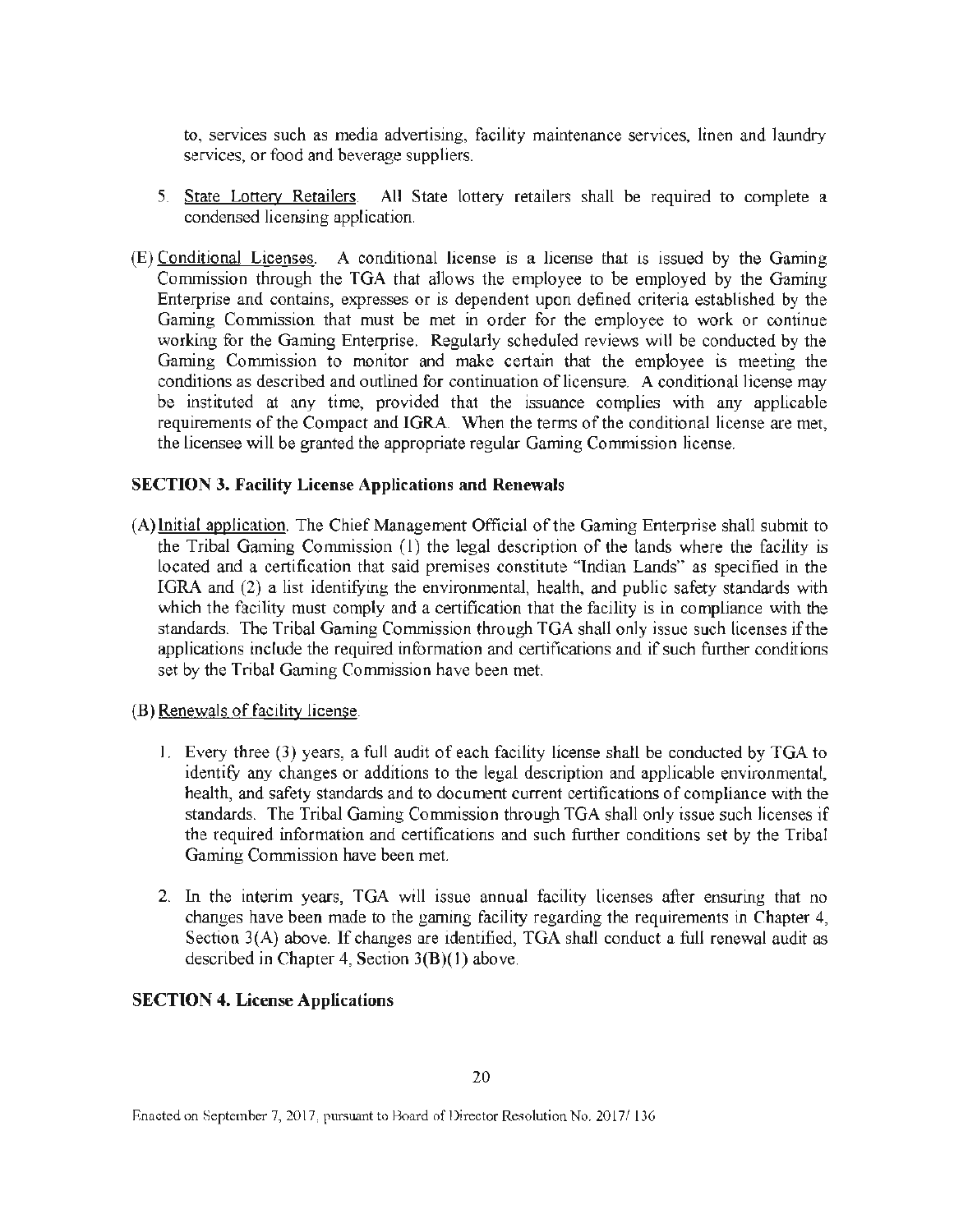- (A) Burden on Applicant. The burden of proving an applicant's qualification to receive any license under this Code is at all times upon the applicant. Applicants must accept any risk of adverse public notice, embarrassment, or other action which may result from the application process and expressly waive any claim for damages as a result of the application process.
- (B) Applicant Claim of Privilege. An applicant may claim any privilege afforded by law in connection with a gaming license application or investigation, but a claim of privilege with respect to any testimony or evidence may constitute sufficient grounds for denial, suspension, or revocation of a license.
- (C) Release of Information. All persons applying for a license shall agree to release all information necessary in order for the Gaming Commission to achieve its goals under this Gaming Code, and to furnish such information to the NTGC or such other governmental agency as may be required by law or the Compact.
- (D) Temporary Licenses. Pending completion of an investigation for a license, a temporary license of no more than ninety (90) days duration may be issued by the Gaming Commission only in exceptional circumstances if, in their sole discretion, it deems it appropriate to do so. Such licenses shall permit the licensee to engage in such activities and pursuant to such terms and conditions as may be specified by the Gaming Corrunission. Such temporary licenses shall expire ninety (90) days from date of issuance, upon issuance of a regular license, or until an established expiration date, whichever occurs first.
- (E) License Investigations. The Gaming Commission through TGA may employ all reasonable means, including engaging outside services and investigators, and convene hearings, to acquire the information necessary to determine whether or not a license should be issued. Applicants shall also agree to release all information necessary in order for the Gaming Commission to achieve its goals under this section and to furnish such information to the Gaming Commission, the NIGC or other Federal Agency, or such other agency as may be required by law or the Compact.
- (F) Full Disclosure. Full license disclosure on a prospective employee or vendor application is mandatory. Omissions from any application will be grounds for denial of a license issued by the Gaming Commission. The responsibility of full disclosure is that of the prospective employee or vendor. Should the prospective employee or vendor fail to disclose all mandatory pertinent information requested by the Gaming Commission or TGA, the prospective employee or vendor will be allowed five (5) working days to provide such information. In the event of out of State document requests, the prospective employee or vendor will be given up to ten (10) working days to provide the requested information to the Gaming Commission. Should the prospective employee or vendor fail to submit the requested information within the timelines specified above the license application will be administratively closed.
- (G) Applicant Pre-Qualification Guidelines. The Gaming Commission through TGA shall deny a gaming license to any prospective employee applicant or prospective vendor applicant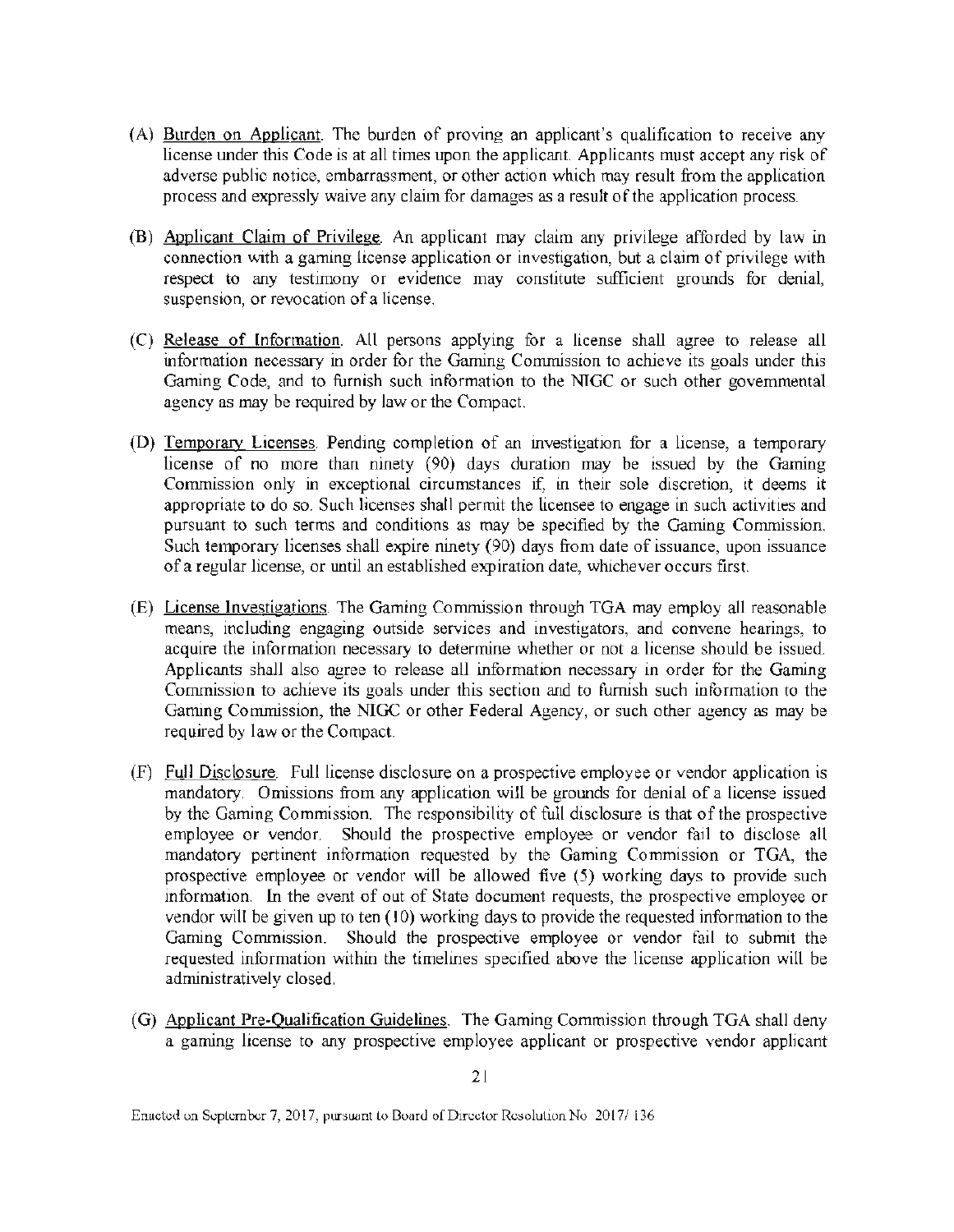who has ever committed any of the following crimes under the law of any jurisdiction, or is the subject of a civil judgment in any jurisdiction that is based upon facts which constitute the elements of the following crimes:

- 1. Murder
- 2. Assault
- 3. Kidnapping
- 4. Rape
- 5. Unlawful Sexual Penetration
- 6. Sexual Abuse
- 7. Any Crime Related to Child Pornography
- 8. Forgery
- 9. Possession of Forgery Devices
- 10. Unlawful Factoring of a Credit Card Transaction
- 11. Falsifying Business Records
- 12. Sports Bribery or Receiving a Sports Bribe
- 13. Making a False Financial Statement
- 14. Obtaining or Executing a Document by Deception
- 15. Theft by Extortion
- 16. Gains by Extortion
- 17. Arson
- 18. Computer Crimes
- 19. Robbery
- 20. Bribery
- 21. Bribing a Witness
- 22. Perjury
- 23. Any Theft Accomplished by Manipulation of Records, e.g. Embezzlement
- 24. Promotion of Unlawful Gambling
- 25. Tax Evasion
- 26. Concealment of a Crime
- 27. Conviction of any Crime if the Original Charge was Promotion of Unlawful Gambling and a Lesser Charge was Plea-bargained
- 28. Any Lawful Issues that May Involve Adverse Moral Turpitude
- (H) License Fees. Unless specifically waived in advance by the Gaming Commission through TGA, all persons applying for a Class A or B license shall be required to pay all applicable license fees and costs when due, including a reasonable deposit for costs incurred in obtaining information in connection with the license application. Estimates of licensing costs shall be provided to Applicants within a reasonable period of time after a request is made. Unless otherwise provided for in advance, all fees and costs must be received by the TGA prior to issuance of the license.
- (I) Background Investigations. The Gaming Commission through TGA shall request from each Primary Management Official, each Key Employee, and all other Class A license applicants, all of the information set forth in Chapter 4, Section 4, subsections  $(I)(1)$  through  $(I)(14)$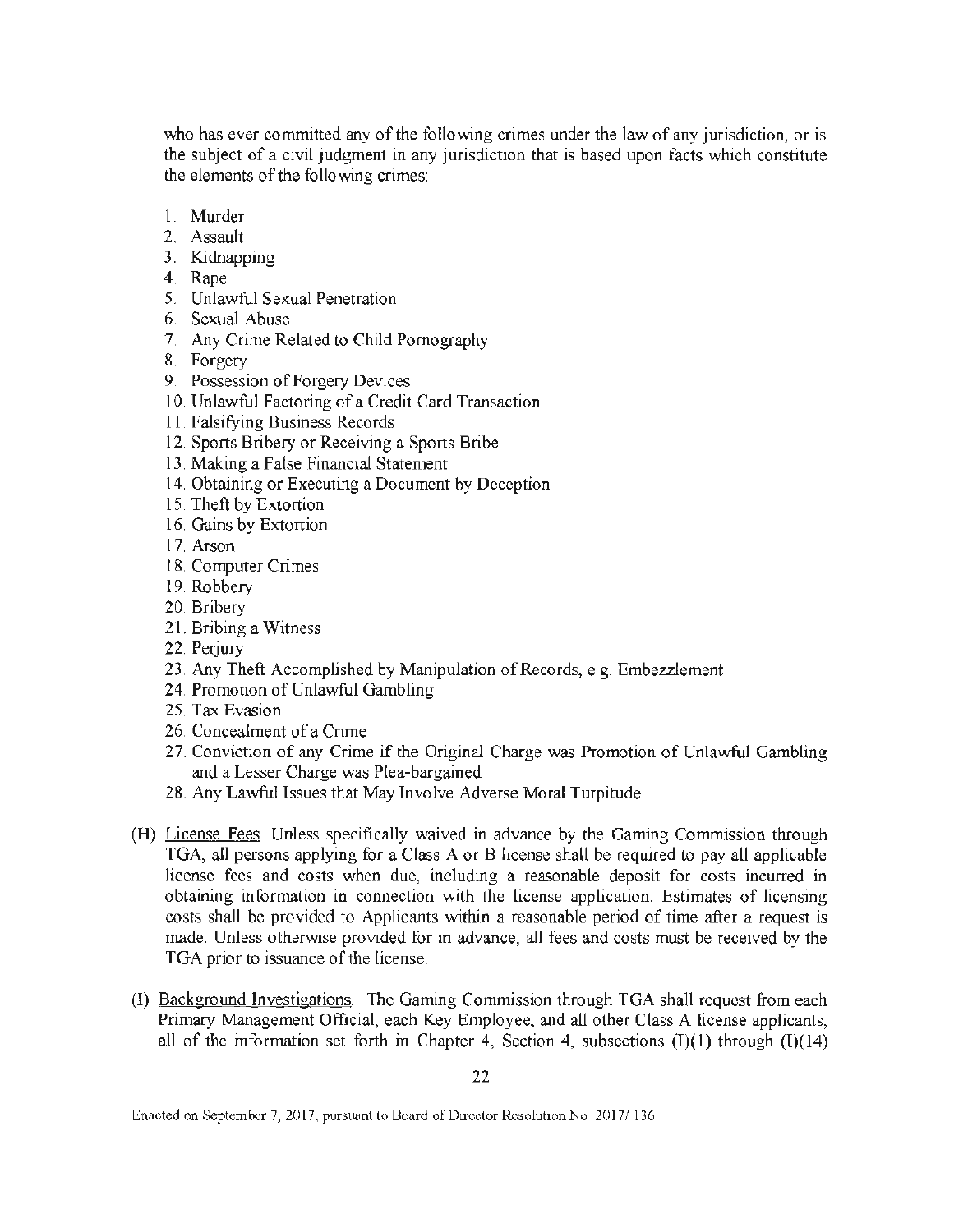below, as well as any other information required on the gaming license application. The Gaming Commission through TGA reserves the right. at any time, to request additional information either prior to, during, or subsequent to the initial application or any background investigation.

- 1. Full name, other names used (oral or written), social security number(s), date of birth, place of birth, citizenship, gender, all languages (spoken or written);
- 2. Currently and for at least the previous ten (10) years; business and employment positions held, ownership interests in those businesses, business and residence addresses and driver's license number(s);
- 3. Names and current addresses of at least three (3) personal references, including one (I) personal reference who was acquainted with the applicant during each period of residence as listed under subsection (1)(2) above;
- 4. Current business and residence telephone numbers;
- 5. Description of any existing and previous business relationship with the gaming industry generally, including ownership interests in those businesses;
- 6. A description of any existing and previous business relationship with Indian tribes, including ownership interests in those businesses;
- 7. Name and address of any licensing or regulatory agency with which the person has ever filed an application for a license or permit related to gaming, whether or not such license or permit was granted;
- 8. For each felony for which there is an on-going prosecution or a conviction: the charge, the name and address of the court involved, and the date and disposition, if any, of the case;
- 9. For each misdemeanor conviction or on-going misdemeanor prosecution (excluding minor traffic violations) within ten (10) years of the date of the application: the name and address of the court involved, and the date and disposition, if any, of the case;
- l 0. For each criminal charge (excluding minor traffic charges), whether or not there is or was a conviction, if such criminal charge is within ten (10) years of the date of the application and is not otherwise listed above pursuant to subsections  $(I)(8)$  or  $(I)(9)$  above: the criminal charge, the name and address of the cowt involved and the date and disposition, if any, of the case;
- 11. Name and address of any licensing or regulatory agency (federal, Tribal, State, local or foreign) with which the person has filed an application for an occupational license or permit, whether or not such license or permit was granted;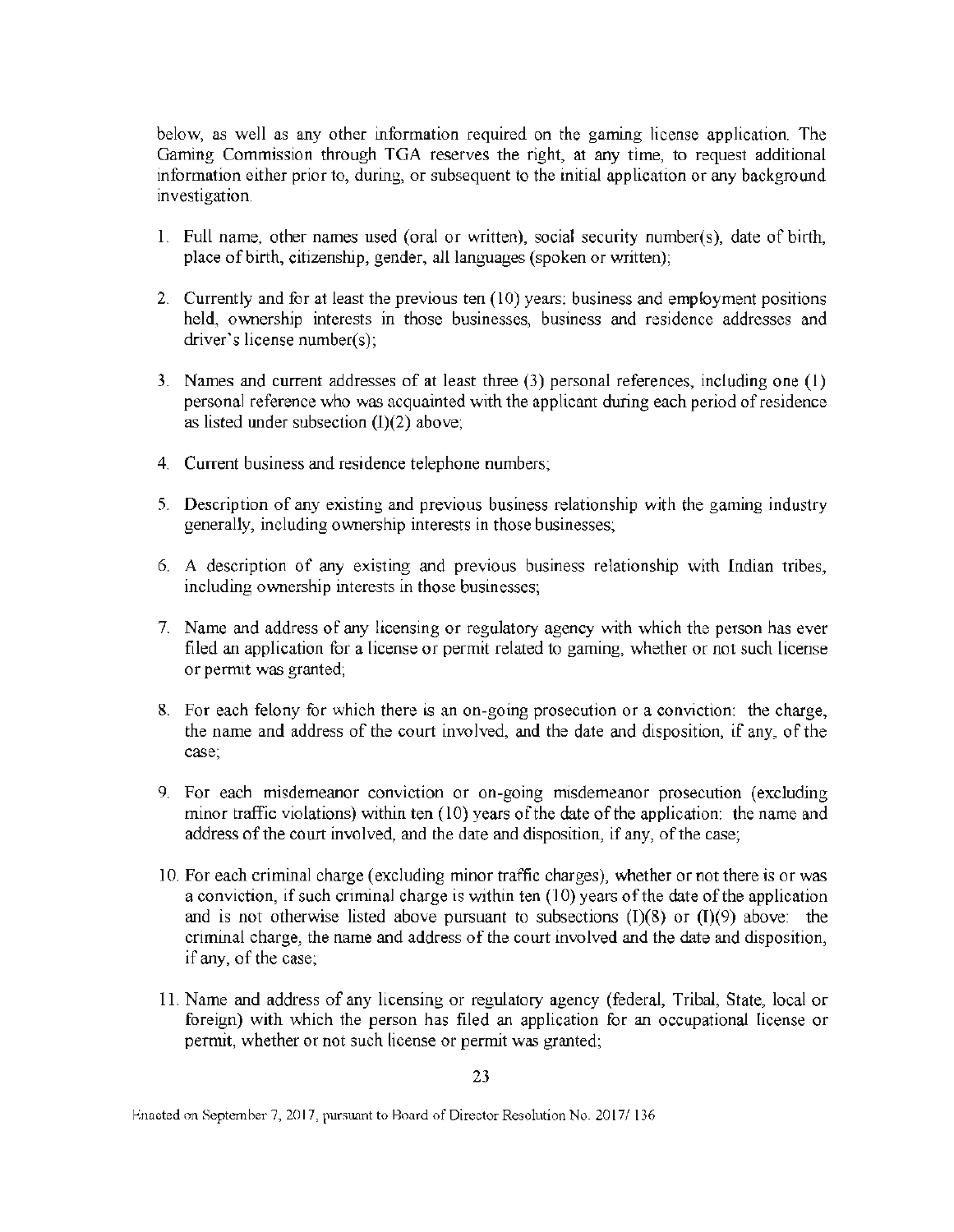- 12. Two (2) forms of current and valid government approved Identification to include one ( l) photo ID, but not limited to, a State issued Driver's License, Passport, Social Security Administration ID Card, Tribal Membership ID card, Birth Certificate, Military ID Card, Merchant Marine Card, or Federally issued Immigration Worker ID Card;
- 13. Any other information the Tribe or Gaming Commission deems relevant; and
- 14. Fingerprints consistent with procedures adopted by the Gaming Commission according to the IGRA, 25 C.F.R. § 522.2(h).

#### SECTION 5. License Determinations

- (A)Investigation Confidentiality. The Gaming Corrunission through TGA shall conduct or cause to be conducted an investigation sufficient to make a determination of eligibility as required under this Gaming Code. In conducting the background investigation, the Gaming Commission and its Agents shall promise to keep confidential the identity of each person interviewed in the course of the investigation.
- (B) Eligibility Determination. The Gaming Commission through TGA shall review a person's prior activities, financial information, criminal record, if any, and reputation, habits and associations to make a finding concerning the eligibility of a Key Employee or Primary Management Official, and all other Class A license applicants, for granting of a gaming license. If the Gaming Commission, through TGA, determines that licensing of the person poses a threat to the public interest or to the effective regulation of gaming, or creates or enhances dangers of unsuitable, unfair, or illegal practices and methods and activities in the conduct of gaming, that person shall be denied a license by the Tribe.
- (C) Forwarding Licensing Applications and Reports to the NIGC.
	- 1. Prior to issuing a license to a Primary Management Official or Key Employee, and all other Class A license applicants, the Gaming Commission through TGA shall forward to the NTGC, together with a copy of the eligibility detennination made under Section 5(B) above, the notice of results of the applicants background application, an investigative report on each background investigation. The eligibility determination, notice of results, and the investigative report on each background investigation shall be forwarded to the NTGC within sixty (60) calendar days after the employee begins work. The Gaming Enterprise shall not employ or continue to employ any Person as a Key Employee or Primary Management Official who does not have a license within ninety (90) calendar days of beginning such work.

The investigative report shall include the following information:

a. Steps taken in conducting a background investigation;

Enacted on September 7, 2017, pursuant to Board of Director Resolution No. 2017/136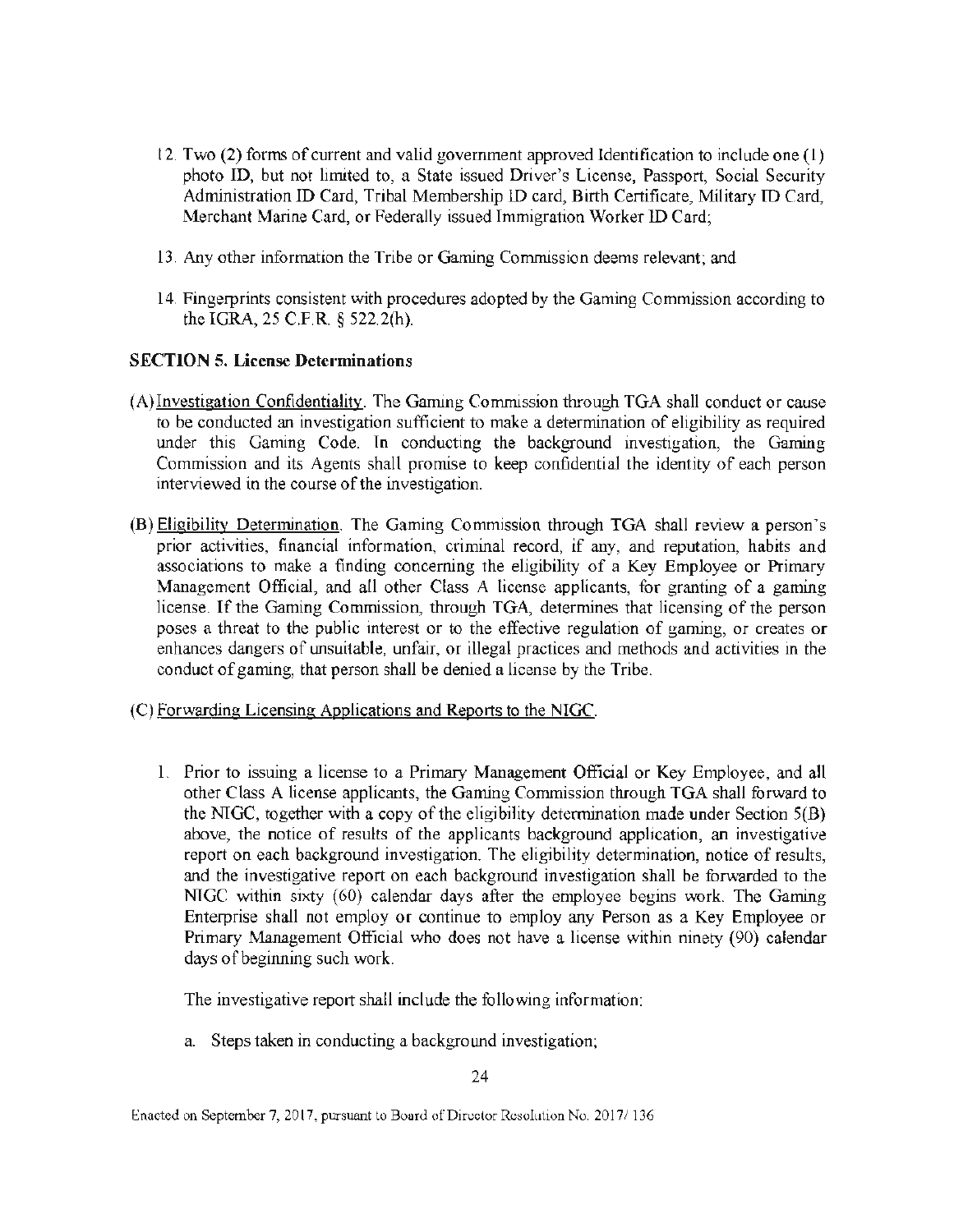- b. Results obtained;
- c. Conclusions reached; and
- d. The basis for those conclusions.

The notice of results of the applicant's background investigation shall contain:

- a. Applicant's name, date of birth, and social security number;
- b. Date on which applicant began or will begin work as a Key Employee or Primary Management official;
- c. A summary of the information presented in the investigative report, which shall at a minimum include a list of
	- i. Licenses that have been previously denied;
	- i. Gaming licenses that have been revoked, even if subsequently reinstated;
	- iii. Every known criminal charge brought against the applicant within the last 10 years of the date of application; and
	- iv. Every felony of which the applicant has been convicted or any ongoing prosecution.
	- d. A copy of the ehgibility determination made.
- 2. The TGA shall provide to the NlGC, or other agency as required, any other reports and information required by the IGRA and regulations promulgated thereunder. Further, with respect to Key Employees and Primary Management Officials, the Gaming Commission shall retain license applications, eligibility determinations, and reports (if any) of background investigations for inspection by the NTGC for no less than three (3) years from the date of termination of employment.

#### (D)Granting a Gaming Ljcense.

1. If, within a thirty (30) day period after the NTGC receives a report as required under Chapter 4, Section 5 (C) above, the NIGC notifies the Tribe that it has "no objection" to the issuance of a license pursuant to the license application filed for a Key Employee or Primary Management Official or Class A license applicant, for whom the Tribe has provided an application and investigative report, the Gaming Commission through TGA may issue the license.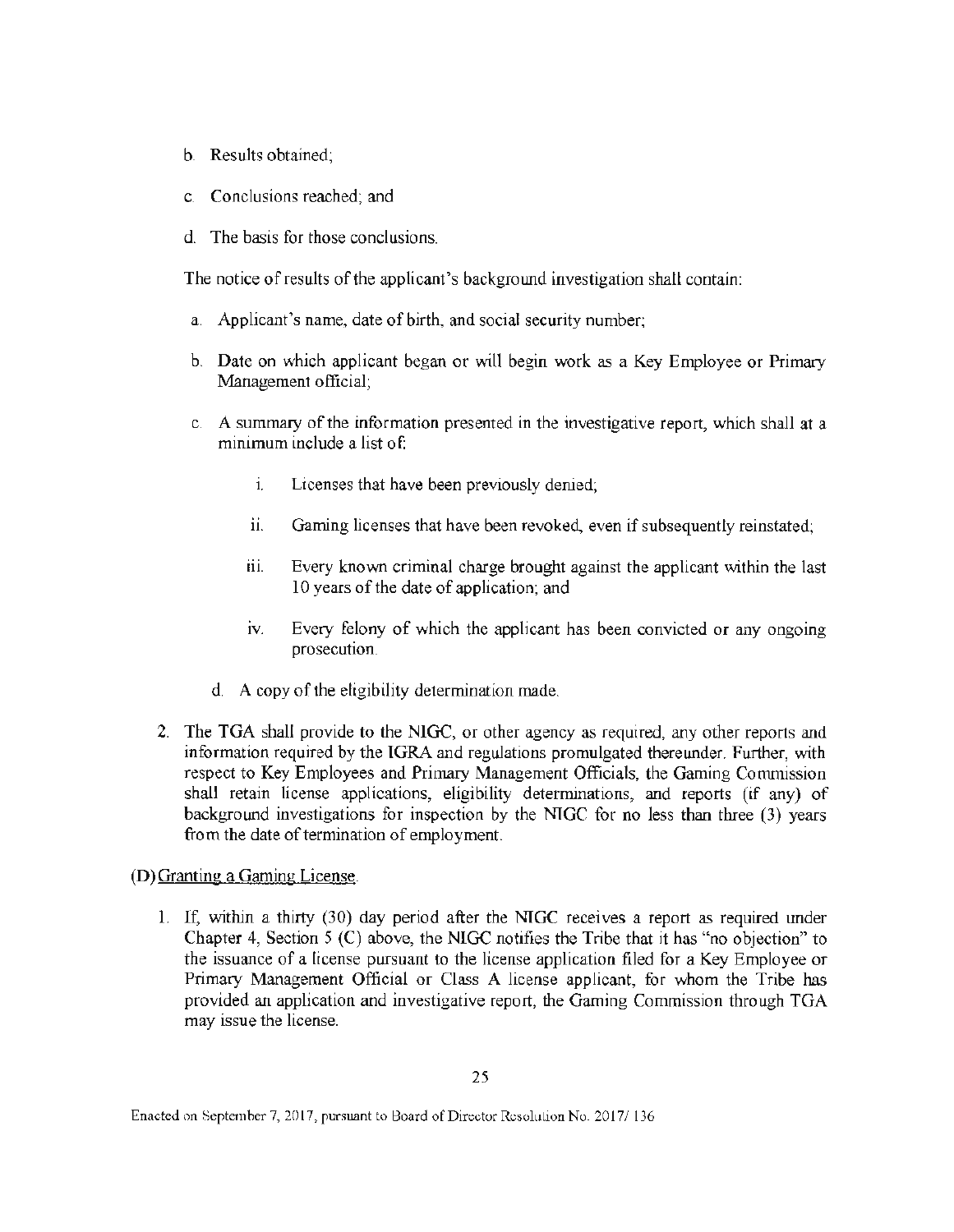- 2. The Gaming Commission through TGA shall notify the NTGC within thirty (30) days of the issuance of a license.
- 3. The Gaming Commission through TGA shall provide any additional information requested by the NTGC concerning a Key Employee or Primary Management Official or Class A license applicant who is the subject of a report as required under this subsection. An NIGC request for additional information shall suspend the thirty (30) day period established under subsection  $(D)(1)$  above until the NIGC receives the additional information.
- 4. If, within the thirty (30) day period established under subsection (D)(l) above, the NIGC provides a statement itemizing objections to issuance of a license to a Key Employee or Primary Management Official or Class A license applicant, the TGA shall take into account such objections and shall deny a license to the applicant.
- (E)Denying a License. All decisions of the TGA to deny the issuance of a license shall be final and effective when issued. TGA shall notify the NIGC and the State Gaming Commission of all applicants whose license application is denied and shall forward copies of its eligibility determination, notice of results, and investigative report (if any) to the NIGC for inclusion in the Indian Gaming Individuals Records System. The applicant may file for an appeal with the Gaming Commission under Chapter 2, Section 13. No license may be issued on appeal if such issuance would place the Tribe in violation of the Compact or other applicable law.

## SECTION 6. Class A, Class B, and Vendor License Renewal

License Renewal. AH Class A, Class B, and Vendor licenses shall be subject to renewal annually, and more frequently if so required by the Gaming Commission, other applicable law, or the Compact. Such licenses may be revoked or suspended upon the occurrence of any act which, if known during the application process, would have disqualified such person for such a license.

## SECTION 7. Standards of Conduct

Standards of Conduct. All persons engaged by or associated with any gaming activity on Tribal lands shall conduct themselves with honesty, integrity, and with such decorum and manners as may be necessary to reflect positively on the Tribe, its members, and the gaming activities. Any failure to abide by such standards, or any violation or any rule, ordinance, custom or tradition of the Tribe, the reservation, or the gaming activities, or the terms or conditions of the license may be grounds for immediate suspension or revocation of any license issued hereunder.

## SECTION 8. License Suspension

(A) Suspension and Revocation of Existing License - Licensee No Longer Eligible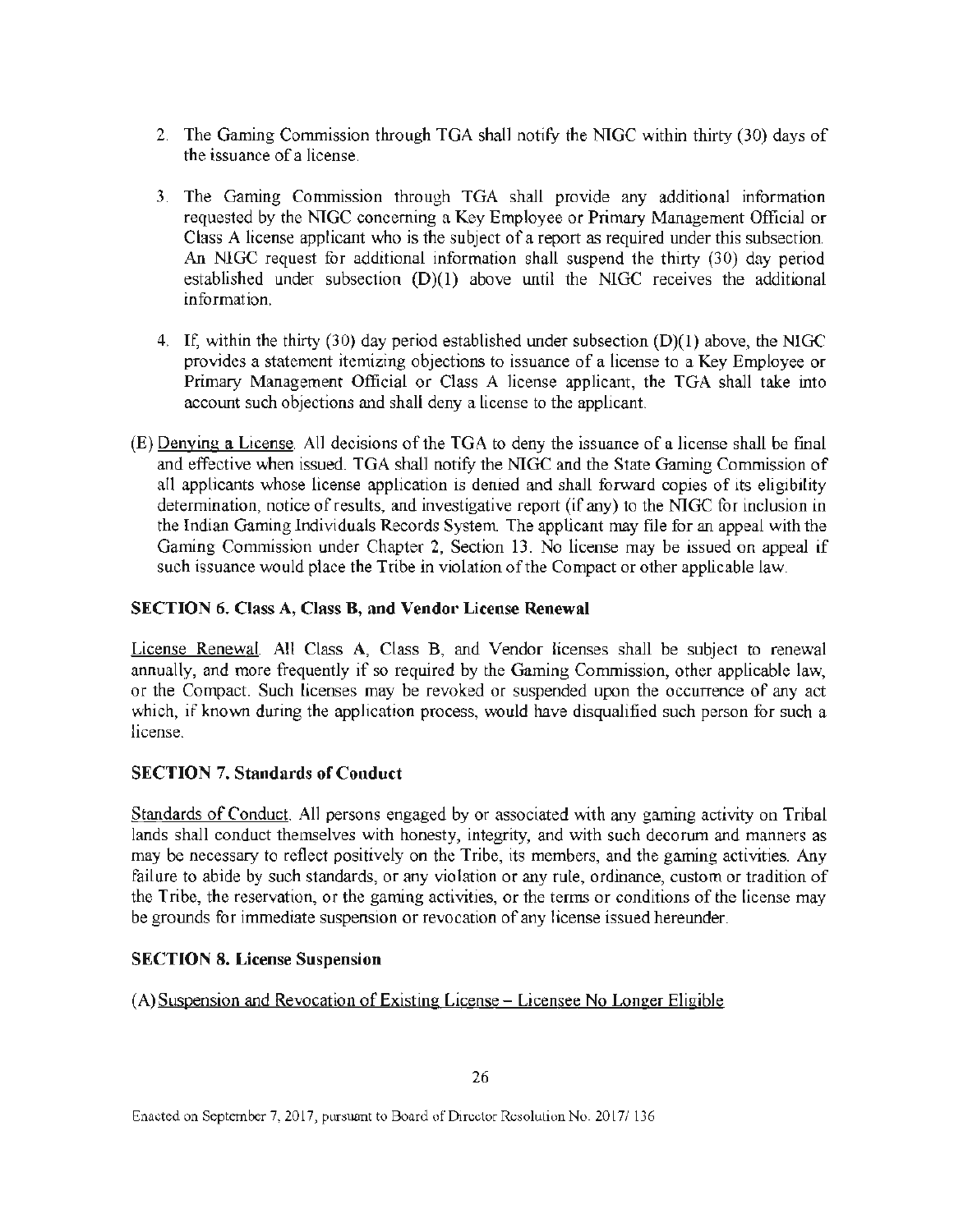- I. If, after issuance of a gaming license, the Gaming Corrunission or TGA receives reliable information from the NIGC or other reliable source indicating that a Key Employee or a Primary Management Official or Class A licensee is not eligible to be licensed under the eligibility criteria established in this Gaming Code, the Gaming Commission through TGA shall suspend the license and shall notify the licensee in writing via certified mail of the license suspension and proposed revocation.
- 2. The Gaming Commission through TGA shall notify the licensee of a time and place for a hearing on the proposed revocation of a license.
- 3. After the Revocation Hearing, the Gaming Commission shall determine whether to revoke or to reinstate the Gaming license. For actions taken in response to information provided by the NTGC, the Gaming Commission through TGA shall notify the NIGC of its decision in no less than forty-five (45) days from the date the Gaming Commission or TGA receives the information that the licensee is no longer eligible. The Gaming Commission through TGA shall notify the State Gaming Agency of any license revoked under this Code. The person will be notified via certified mail the findings of the Gaming Commission.
- (B) License Suspension Violations

A licensee's license may also be suspended for violations of the Tribe-State Gaming Compact, the Stillaguamish Tribal Gaming Code, or other applicable laws. Such a license suspension will be conducted in accordance with policies and procedures adopted by the Gaming Commission.

#### SECTION 9. Application Forms

Applicant Advisory Notices. Each application from a Key Employee or a Primary Management Official, as well as for all other Class A and Class B license applicants unless otherwise specifically exempted by the Gaming Commission, shall contain the following notices:

(A) *Privacy A.er Notice:* 

In compliance with the Privacy Act of 1974, the following information is provided: *Solicitation of the information on this form is authorized by 25 U.S.C*  $\S$  *2701 et seq. The purpose of the requested information is to determine the eligibility of individuals to be* granted a gaming license. The information will be used by the Tribal gaming regulatory *authorities and the National Indian Gam;ng Commission* (NTGC) *members and stqff who have need for the information in the performance of their official duties. The information may he disclosed* by *the Tribe or 1he* NTGC *to appropriate Federal, Tribal, State. local. or foreign law enforcement and regulatory agencies when relevant to civil, criminal or regulatory investigations or prosecutions or when pursuant to a requirement by a Tribe or the NIGC in connection with the issuance, denial, or revocation of a gaming license. or investigation of activities while associated with a Tribe or a gaming operation. Failure*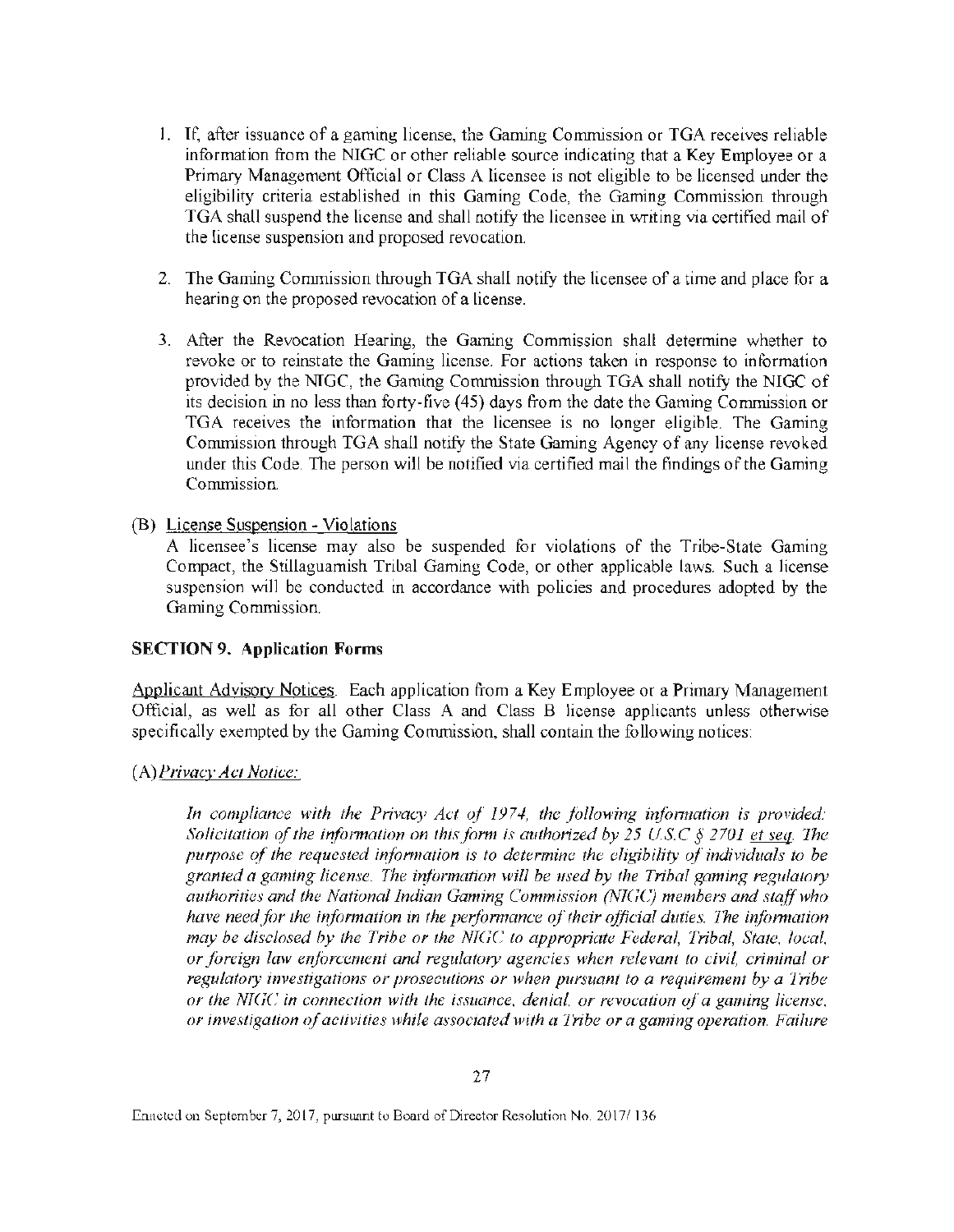*to consent to the disclosures indicated in this notice will result in a Tribe's being unable* to license you for a Primary Management Official or Key Employee position.

- *(B) Disclosure of Social Security Number Advisement. The disclosure of your Social Security Number (SSN) is volrmtaty. However, failure to supply a SSN may result in errors in proce.'ising your application.*
- *(C) Notice Regarding False Statement. A false statement on any part of your license application may be grounds for denying a license or the suspension or revocation of a license. Also, you may be punished by fine or imprisonment (U.S. Code, title 18, section 1001).*

## CHAPTER 5 - SUPPLEMENTAL PROVISIONS

#### SECTION l. Class III Gaming: Tribal-State Compacts

In addition to the provisions set forth above, no Class TU gaming shall be engaged in on Tribal lands unless a Gaming Compact has first been obtained in accordance with the lGRA All negotiations for such Compacts shall be conducted through the Chairperson of the Tribe, with the advice and suggestion of the Gaming Commission, and shall be finalized only upon the majority vote of the Tribal Membership after consideration of the terms of such Gaming Compact. In the event the Tribe approves a Gaming Compact, the provisions of such Gaming Compact once approved under the IGRA, shall govern over the provisions of this Code, to the extent the Gaming Compact is inconsistent with this Code.

#### SECTION 2. Interest in Management Contracts by Tribal Officials

No elected official of the Tribe, including the Gaming Commission or any other committee or agency of the Tribe, shall have a financial interest in or management responsibility for, any management agreement entered into pursuant to the IGRA, nor shall such elected official serve on the Board of Directors or hold (directly or indirectly) ten percent (10%) or more of the issued and outstanding stock of any corporation, or 10% or more of the beneficial interest in any partnership trust, or other entity, in any such corporation, partnership, trust or other entity, having financial interest in, or management responsibility for, such contract.

#### **SECTION 3. Service of Process**

The Tribe designates as its agent for the service of receiving any official determination, order, or Notice of Violation, the Chairperson of the Tribe.

## SECTION 4. Tribal Gaming Corporation

Nothing in this Gaming Code shall prevent the Tribe from delegating the authority to conduct gaming to one or more Tribal Corporations, so long as the Tribal Corporations to which such authority is delegated agree to meet all requirements established under this Gaming Code.

Enacted on September 7, 2017, pursuant to Board of Director Resolution No. 2017/136